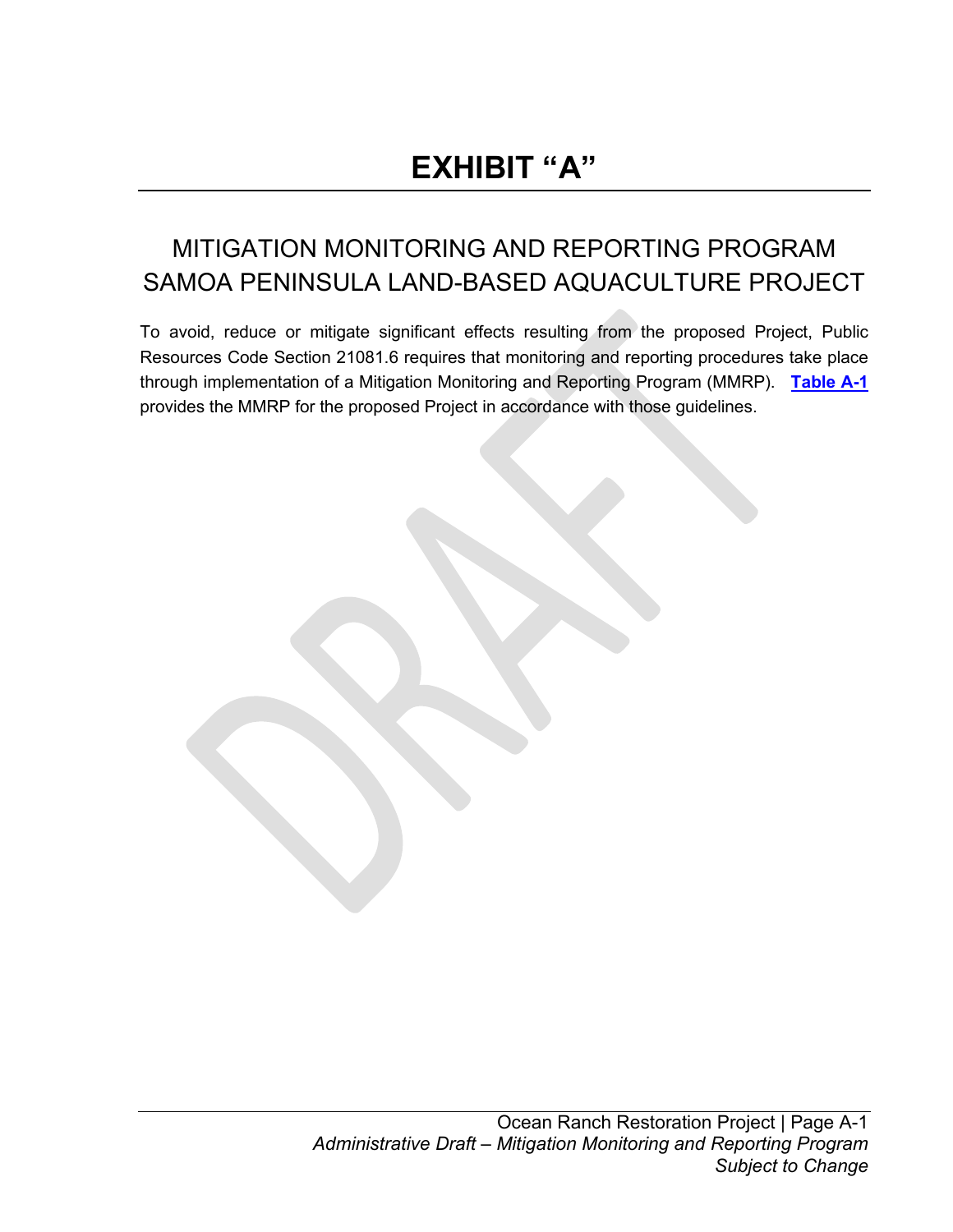## **ADMINISTRATIVE DRAFT – MITIGATION MONITORING AND REPORTING PROGRAM**

## **TABLE A-1** MITIGATION MONITORING AND REPORTING PROGRAM

<span id="page-1-0"></span>

|              | <b>Mitigation Measure</b>                                                                                                                                                                                                                                                                                                                                                                                                                                                                                                                                                                                                                                                                                                                                                                                                                                                                                                                                                                                                                                                                                                                                                                                                                                                                                                                                                                                                                                                       | <b>Monitoring and</b><br><b>Reporting</b><br><b>Action</b> | <b>Responsible</b><br><b>Party</b>    | <b>Monitoring</b><br><b>Schedule</b>           |
|--------------|---------------------------------------------------------------------------------------------------------------------------------------------------------------------------------------------------------------------------------------------------------------------------------------------------------------------------------------------------------------------------------------------------------------------------------------------------------------------------------------------------------------------------------------------------------------------------------------------------------------------------------------------------------------------------------------------------------------------------------------------------------------------------------------------------------------------------------------------------------------------------------------------------------------------------------------------------------------------------------------------------------------------------------------------------------------------------------------------------------------------------------------------------------------------------------------------------------------------------------------------------------------------------------------------------------------------------------------------------------------------------------------------------------------------------------------------------------------------------------|------------------------------------------------------------|---------------------------------------|------------------------------------------------|
| 4.3          | <b>AIR QUALITY</b>                                                                                                                                                                                                                                                                                                                                                                                                                                                                                                                                                                                                                                                                                                                                                                                                                                                                                                                                                                                                                                                                                                                                                                                                                                                                                                                                                                                                                                                              |                                                            |                                       |                                                |
| <b>AIR-1</b> | <b>Best Management Practices to Reduce Air Pollution</b><br>The contractor shall implement the following BMPs during<br>construction; the BMPs shall be included as notes on final<br>construction plans:<br>All exposed surfaces (e.g., parking areas, staging areas,<br>soil piles, active graded areas, excavations, and<br>unpaved access roads) shall be watered two times per<br>day in areas of active construction or as necessary. The<br>County or NCUAQMD may require additional treatment<br>in periods of high wind or other circumstances causing<br>visible dust to be generated by the construction site.<br>All haul trucks transporting soil, sand, or other loose<br>material off-site shall be covered.<br>Use of mud rumbler mats will be required to reduce off-<br>site tracking of mud and dirt. All visible mud or dirt track-<br>out onto adjacent public roads shall be removed using wet<br>power vacuum street sweepers at least once per day, as<br>necessary. The use of dry power sweeping is prohibited.<br>All vehicle speeds on unpaved roads shall be limited to<br>15 mph, unless the unpaved road surface has been<br>treated for dust suppression with water, rock, wood chip<br>mulch, or other dust prevention measures.<br>All roadways, driveways, and sidewalks to be paved shall<br>be completed as soon as possible. Building pads shall be<br>laid as soon as possible after grading unless seeding or<br>soil binders are used. | Applicant's<br>contractor                                  | County and<br>construction<br>manager | Prior to and<br>during Project<br>construction |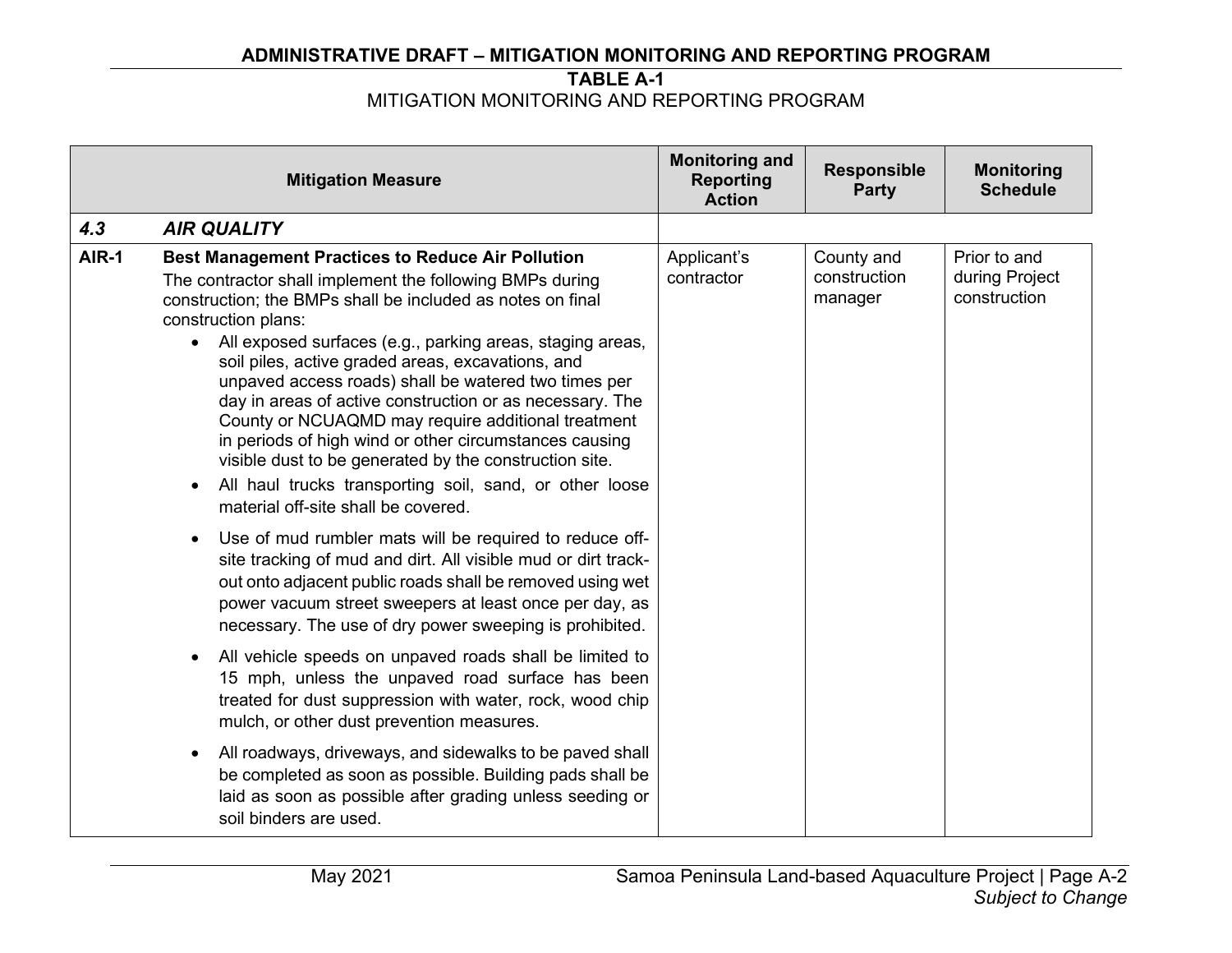| <b>TABLE A-1</b>                            |
|---------------------------------------------|
| MITIGATION MONITORING AND REPORTING PROGRAM |

| <b>Mitigation Measure</b>                                                                                                                                                                                                                                                                                                                                                                                                                                                                                                                                                                                                                                                                                                                                                                                                                                                                                            | <b>Monitoring and</b><br><b>Reporting</b><br><b>Action</b> | <b>Responsible</b><br><b>Party</b>    | <b>Monitoring</b><br><b>Schedule</b>           |
|----------------------------------------------------------------------------------------------------------------------------------------------------------------------------------------------------------------------------------------------------------------------------------------------------------------------------------------------------------------------------------------------------------------------------------------------------------------------------------------------------------------------------------------------------------------------------------------------------------------------------------------------------------------------------------------------------------------------------------------------------------------------------------------------------------------------------------------------------------------------------------------------------------------------|------------------------------------------------------------|---------------------------------------|------------------------------------------------|
| Idling times shall be minimized either by shutting<br>equipment off when not in use or reducing the maximum<br>idling time to five minutes. Clear signage shall be<br>provided for construction workers at all access points.                                                                                                                                                                                                                                                                                                                                                                                                                                                                                                                                                                                                                                                                                        |                                                            |                                       |                                                |
| Post a publicly visible sign with the telephone number and<br>person to contact at the Lead Agency regarding dust<br>complaints. This person shall respond and take corrective<br>action within 48 hours. The NCUAQMD's phone number<br>shall also be visible to ensure compliance with applicable<br>regulations.                                                                                                                                                                                                                                                                                                                                                                                                                                                                                                                                                                                                   |                                                            |                                       |                                                |
| <b>AIR-2</b><br><b>Best Management Practices to Reduce Asbestos</b><br><b>Emissions During Demolition</b><br>The contractor shall implement the following BMPs during<br>abatement and demolition; the BMPs shall be included as notes<br>on final demolition plans:<br>Work impacting material containing less than 1%<br>asbestos (unclassified work) shall be performed using<br>Class II asbestos work protocols, at a minimum, as<br>outlined in 8 CCR 1529.8.<br>All interior work impacting asbestos, including Class II<br>and unclassified work, shall be performed within sealed<br>negative-pressure containments.<br>Negative-pressure containments established at the<br>interior of a structure shall be constructed and vented to<br>the exterior in accordance with 8 CCR 1529.<br>If additional suspect asbestos material is discovered<br>during site work, then work in that area shall stop, the | Applicant's<br>contractor                                  | County and<br>construction<br>manager | Prior to and<br>during Project<br>construction |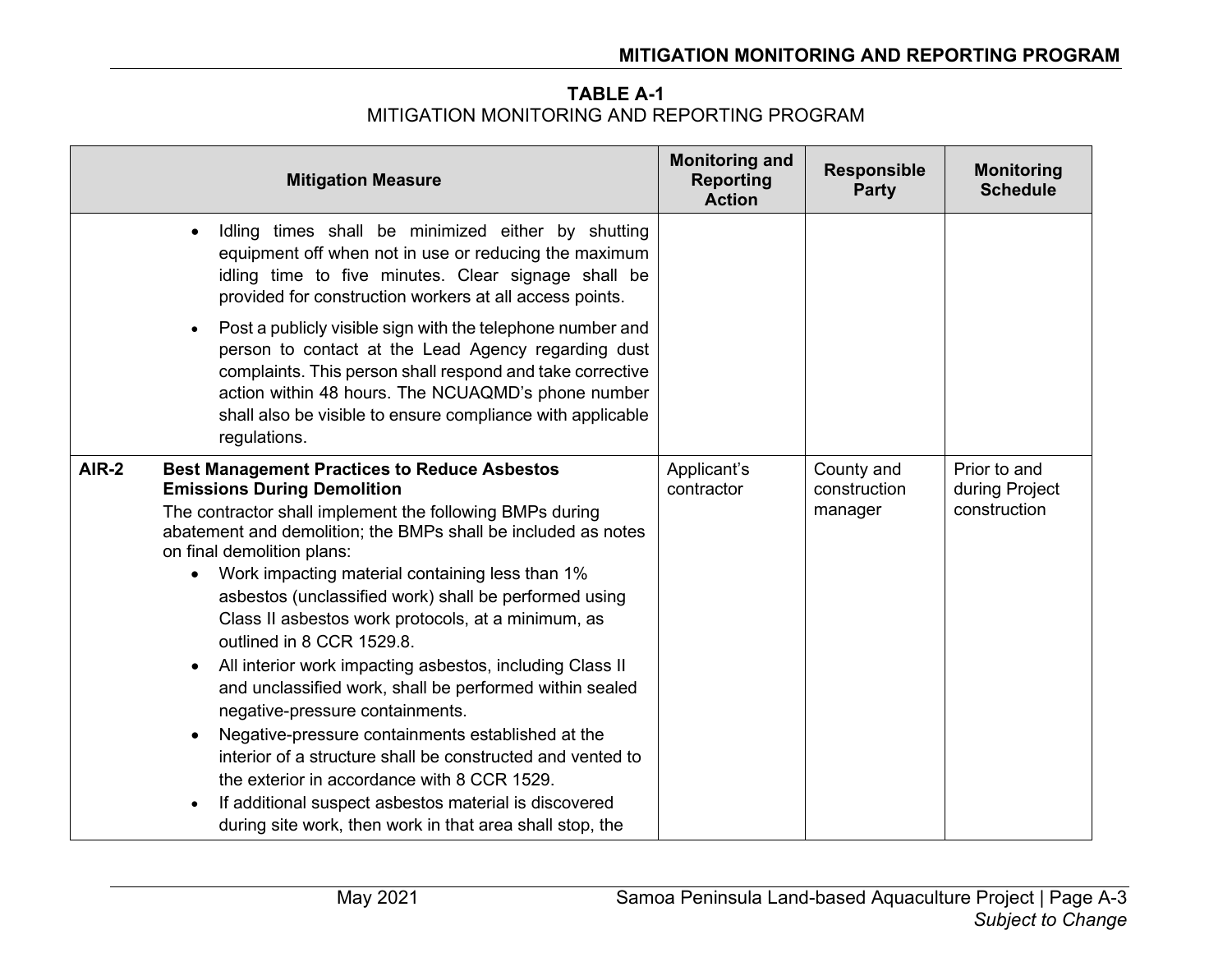**TABLE A-1** MITIGATION MONITORING AND REPORTING PROGRAM

|              | <b>Mitigation Measure</b>                                                                                                                                                                                                                                                                                                                                                                                                                                                                                                                                                                                                                                                                                                                                                                                                                                                                                                                                                                                             | <b>Monitoring and</b><br><b>Reporting</b><br><b>Action</b> | <b>Responsible</b><br><b>Party</b>    | <b>Monitoring</b><br><b>Schedule</b>         |
|--------------|-----------------------------------------------------------------------------------------------------------------------------------------------------------------------------------------------------------------------------------------------------------------------------------------------------------------------------------------------------------------------------------------------------------------------------------------------------------------------------------------------------------------------------------------------------------------------------------------------------------------------------------------------------------------------------------------------------------------------------------------------------------------------------------------------------------------------------------------------------------------------------------------------------------------------------------------------------------------------------------------------------------------------|------------------------------------------------------------|---------------------------------------|----------------------------------------------|
|              | material wetted, and access to the area restricted until<br>an appropriate asbestos characterization can be made.                                                                                                                                                                                                                                                                                                                                                                                                                                                                                                                                                                                                                                                                                                                                                                                                                                                                                                     |                                                            |                                       |                                              |
| 4.4          | <b>BIOLOGICAL RESOURCES</b>                                                                                                                                                                                                                                                                                                                                                                                                                                                                                                                                                                                                                                                                                                                                                                                                                                                                                                                                                                                           |                                                            |                                       |                                              |
| <b>BIO-1</b> | Implementation of Compensatory Mitigation for Loss of<br>Dark-eyed Gilia<br>Loss of dark-eyed gilia habitat shall be mitigated through<br>compensatory mitigation at a ratio of no less than 3:1 (area)<br>through the implementation of a Restoration and Monitoring<br>Plan (RMP), subject to review and approval of the Planning and<br>Building Department after consultation with the California<br>Department of Fish and Wildlife (CDFW). Both on-site and off-<br>site methods, success criteria, monitoring requirements, and<br>reporting requirements for mitigation shall be conducted as<br>followed:<br>Pre-construction (non-native removal) surveys for rare<br>plants, including dark-eyed gilia, shall occur at both on-<br>site and off-site mitigation areas identified in the RMP.<br>Sensitive dark-eyed gilia habitats will be marked with<br>$\bullet$<br>flagging and signage prior to replanting designated on-<br>site restoration areas to avoid disturbing the rare plant<br>population. | Applicant's<br>contractor                                  | County and<br>construction<br>manager | Before and<br>during Project<br>construction |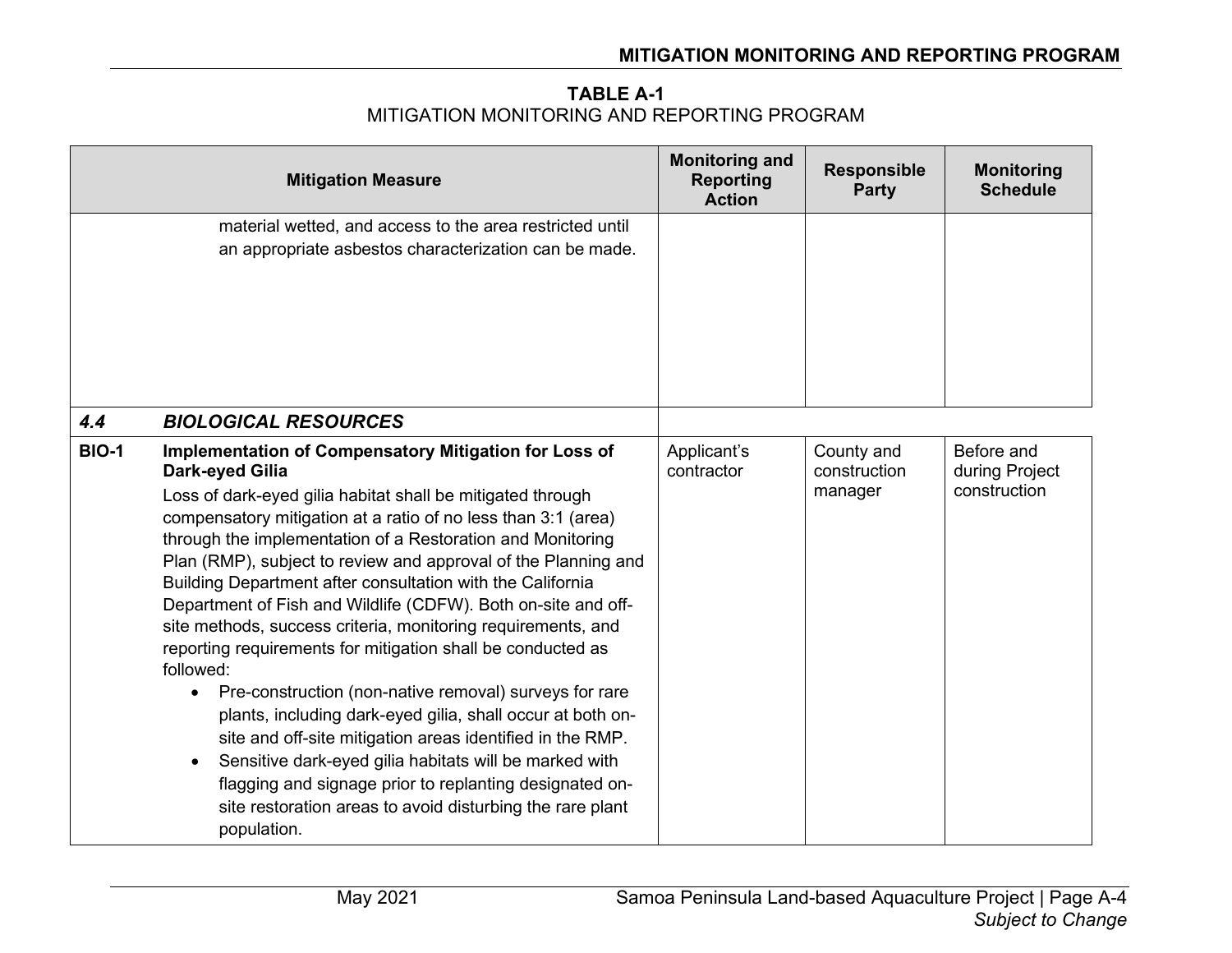**TABLE A-1** MITIGATION MONITORING AND REPORTING PROGRAM

| <b>Mitigation Measure</b>                                                                                                                                                                                                                                                                                                                                                                                                                                                                                                                                                                                                                                                                                                                                                                                                                                                                                                                                                                                                                                                                                                                                                                                                                                                                                                                                                                                                                                                                                              | <b>Monitoring and</b><br><b>Reporting</b><br><b>Action</b> | <b>Responsible</b><br><b>Party</b> | <b>Monitoring</b><br><b>Schedule</b> |
|------------------------------------------------------------------------------------------------------------------------------------------------------------------------------------------------------------------------------------------------------------------------------------------------------------------------------------------------------------------------------------------------------------------------------------------------------------------------------------------------------------------------------------------------------------------------------------------------------------------------------------------------------------------------------------------------------------------------------------------------------------------------------------------------------------------------------------------------------------------------------------------------------------------------------------------------------------------------------------------------------------------------------------------------------------------------------------------------------------------------------------------------------------------------------------------------------------------------------------------------------------------------------------------------------------------------------------------------------------------------------------------------------------------------------------------------------------------------------------------------------------------------|------------------------------------------------------------|------------------------------------|--------------------------------------|
| The established dark-eyed gilia population to be<br>$\bullet$<br>preserved on-site and translocation macroplots shall be<br>searched for dark-eyed gilia during the blooming period.<br>Macroplots measuring approximately 100 square meters<br>(m2) are to be established at the time of translocation in<br>the best available habitat at each of the off-site<br>properties (USFWS, FOD, MCSD, and HBHD), and<br>these will be marked by GPS in the field.<br>Successful mitigation of impacts to dark-eyed gilia is<br>$\bullet$<br>defined by protecting the remaining rare plant habitat<br>along the southern boundary and translocating the<br>population from the project footprint to suitable restored<br>off-site habitat.<br>Annual success is defined by the presence of dark-eyed<br>$\bullet$<br>gilia with no minimum count, but population counts<br>inform whether supplementation with additional seed<br>collection may be needed to maintain a viable<br>population.<br>Monitoring shall be implemented for a 5-year period.<br>Year 1: Dark-eyed gilia seeds will be collected from the<br>Project footprint and broadcast at designated restoration<br>macroplots. The remaining population outside of the<br>footprint will be preserved. Year 2-5: Dark-eyed gilia<br>plants detected at or near designated macroplots and at<br>or near Native Plant Protection Area on-site shall<br>indicate success. Annual monitoring will begin by<br>navigating by GPS to the established macroplots. |                                                            |                                    |                                      |
| Transects spaced every 3m will be carefully walked to                                                                                                                                                                                                                                                                                                                                                                                                                                                                                                                                                                                                                                                                                                                                                                                                                                                                                                                                                                                                                                                                                                                                                                                                                                                                                                                                                                                                                                                                  |                                                            |                                    |                                      |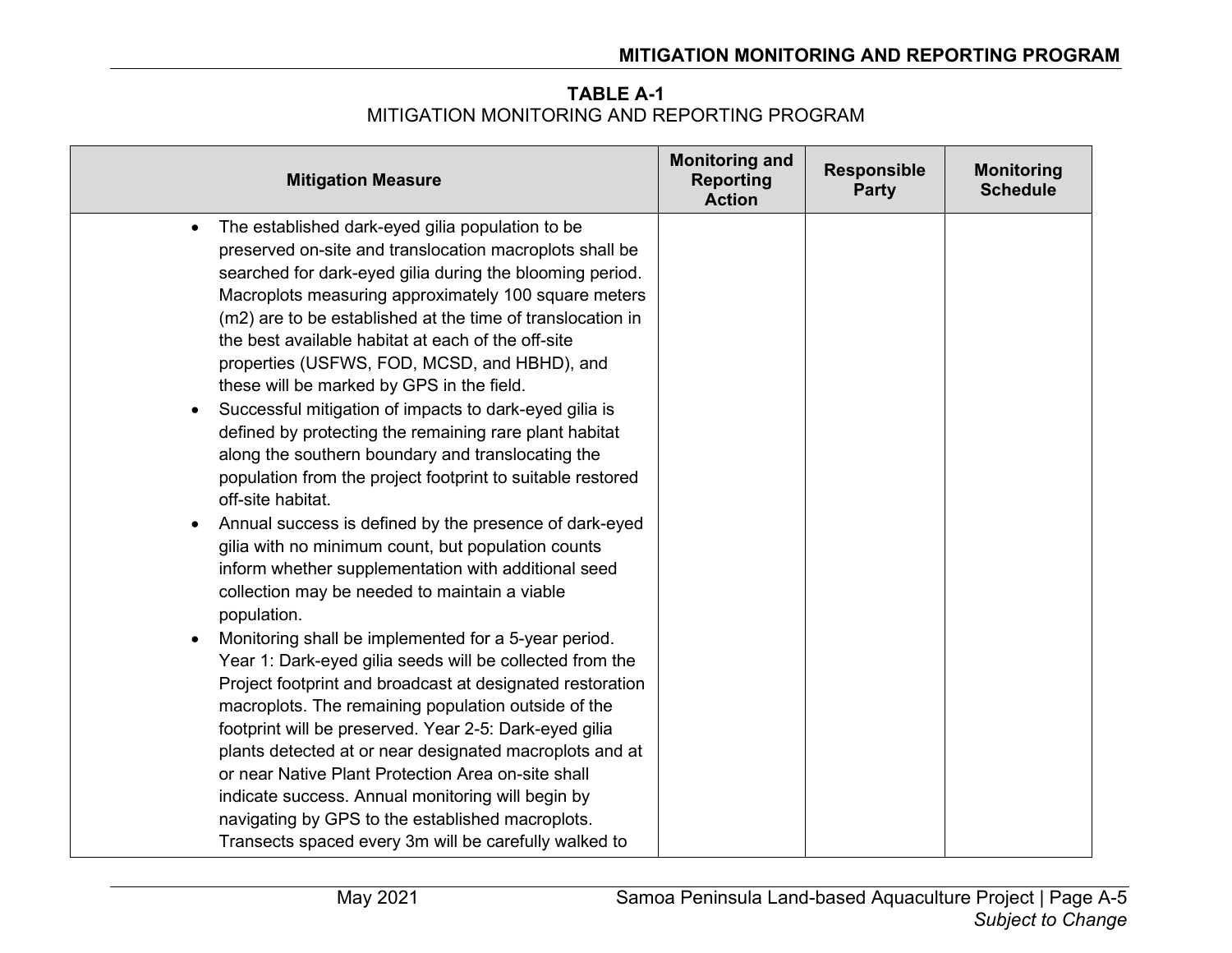**TABLE A-1** MITIGATION MONITORING AND REPORTING PROGRAM

|              | <b>Mitigation Measure</b>                                                                                                                                                                                                                                                                                                                                                                                                                                                                                                                        | <b>Monitoring and</b><br><b>Reporting</b><br><b>Action</b> | <b>Responsible</b><br><b>Party</b>    | <b>Monitoring</b><br><b>Schedule</b>         |
|--------------|--------------------------------------------------------------------------------------------------------------------------------------------------------------------------------------------------------------------------------------------------------------------------------------------------------------------------------------------------------------------------------------------------------------------------------------------------------------------------------------------------------------------------------------------------|------------------------------------------------------------|---------------------------------------|----------------------------------------------|
|              | search for and count dark-eyed gilia plants. If plants<br>become too numerous to reliably count, a systematic<br>sampling scheme may be implemented to obtain a good<br>population estimate. The assessment of population<br>health and adaptive management recommendations for<br>additional reseeding shall be included in annual reports<br>submitted to the Planning and Building Department for<br>approval.                                                                                                                                |                                                            |                                       |                                              |
| <b>BIO-2</b> | <b>Protect Special Status Terrestrial Mammals</b><br>The construction plans will specify that steep-sided excavations<br>capable of trapping mammals shall be ramped or covered if left<br>overnight. No pets (i.e., dogs) shall be allowed on the Project<br>Site. No poisons (including anticoagulant rodenticides) or other<br>potentially injurious materials attractive to mammals shall be<br>utilized or left unattended during construction or operation<br>activities.                                                                  | Applicant's<br>contractor                                  | County and<br>construction<br>manager | <b>During Project</b><br>construction        |
| <b>BIO-3</b> | <b>Protect Special Status Bats</b><br>Two additional surveys of the interiors of the three previously<br>occupied structures shall be conducted by a qualified bat<br>biologist; one in late April or early May when likely occupied by<br>females just before or after parturition, and one in mid-June<br>when pups would be present.<br>If maternity colonies are present, demolition activities shall first<br>be conducted on structures located furthest from the occupied<br>structures $($ >500' – e.g. Machine Building) and limited to | Applicant's<br>contractor                                  | County and<br>construction<br>manager | Before and<br>during Project<br>construction |
|              | mechanical removal only (no explosives) until after young are<br>self-sufficiently volant. After that time and after non-occupied                                                                                                                                                                                                                                                                                                                                                                                                                |                                                            |                                       |                                              |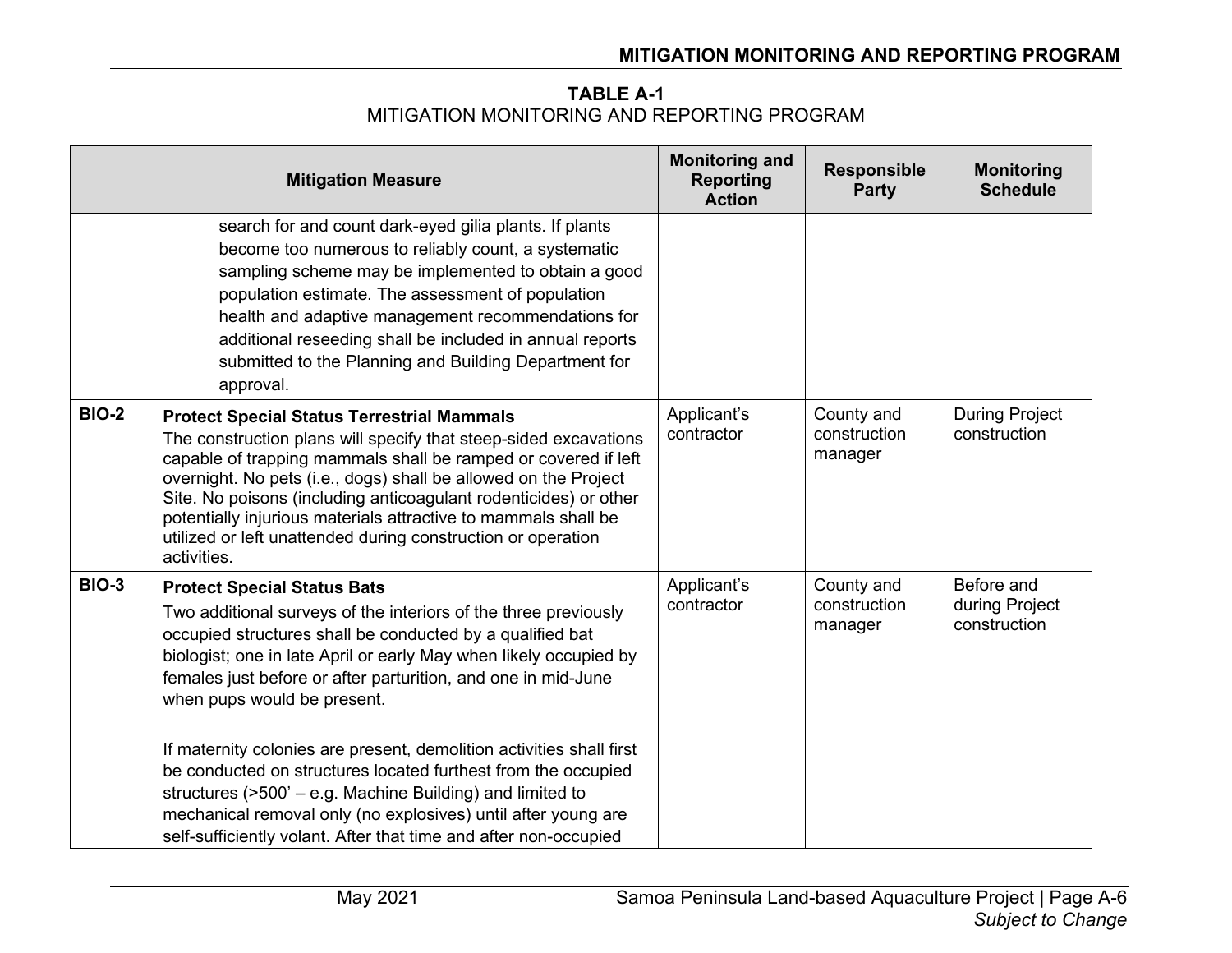**TABLE A-1** MITIGATION MONITORING AND REPORTING PROGRAM

| <b>Mitigation Measure</b>                                                                                                  | <b>Monitoring and</b><br><b>Reporting</b><br><b>Action</b> | <b>Responsible</b><br><b>Party</b> | <b>Monitoring</b><br><b>Schedule</b> |
|----------------------------------------------------------------------------------------------------------------------------|------------------------------------------------------------|------------------------------------|--------------------------------------|
| structures are removed, specific measures to cause bats to<br>safely abandon the occupied roosts would be conducted        |                                                            |                                    |                                      |
| between September 1 and about October 15, or between about                                                                 |                                                            |                                    |                                      |
| March 1 and April 15, at which time explosives could be used<br>for demolition.                                            |                                                            |                                    |                                      |
| If day roosts are occupied only by males or by non-reproductive                                                            |                                                            |                                    |                                      |
| females, demolition of structures further than 300' should first                                                           |                                                            |                                    |                                      |
| be conducted since no non-volant bats would be present. After<br>non-occupied structures are removed, specific measures to |                                                            |                                    |                                      |
| cause bats to safely abandon the occupied roosts would be                                                                  |                                                            |                                    |                                      |
| conducted between September 1 and about October 15, or                                                                     |                                                            |                                    |                                      |
| between about March 1 and April 15.                                                                                        |                                                            |                                    |                                      |
| The following protocol shall be adhered to:                                                                                |                                                            |                                    |                                      |
| The following buildings will be removed as part of first<br>1)                                                             |                                                            |                                    |                                      |
| phase of demolition:                                                                                                       |                                                            |                                    |                                      |
| a. Machine Building                                                                                                        |                                                            |                                    |                                      |
| b. Warehouse                                                                                                               |                                                            |                                    |                                      |
| <b>Existing Offices</b><br>C.                                                                                              |                                                            |                                    |                                      |
| Brick Silos (all)<br>d.                                                                                                    |                                                            |                                    |                                      |
| e. Structure (concrete)                                                                                                    |                                                            |                                    |                                      |
| Structure 2 (concrete)<br>f.                                                                                               |                                                            |                                    |                                      |
| 3-Story Boiler Building<br>g.                                                                                              |                                                            |                                    |                                      |
| h. 2-Story Building Near Smokestack                                                                                        |                                                            |                                    |                                      |
| <b>Elevated Water Tanks</b>                                                                                                |                                                            |                                    |                                      |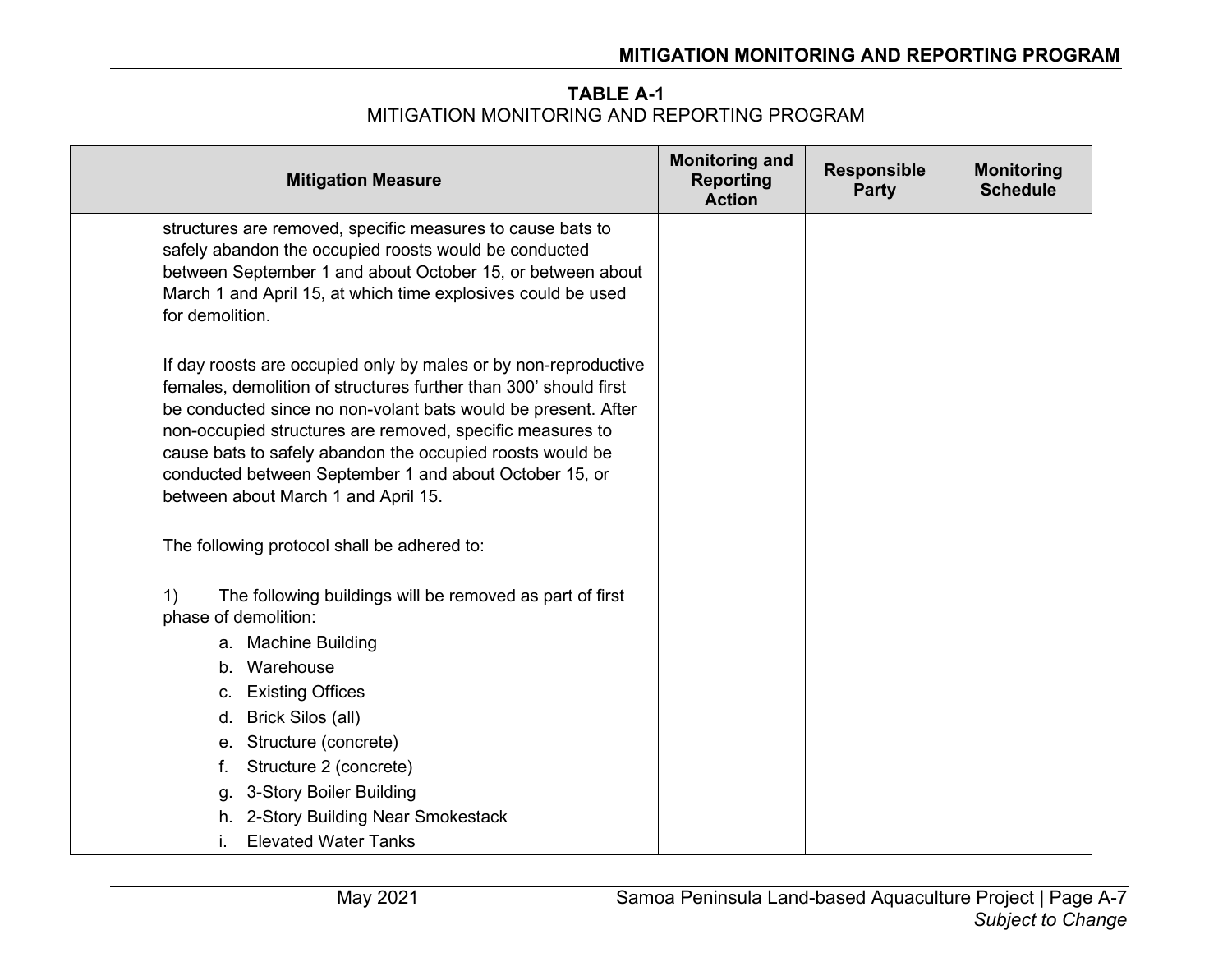**TABLE A-1** MITIGATION MONITORING AND REPORTING PROGRAM

| <b>Mitigation Measure</b>                                                                                                                                                                                                                                                                                                                                                                                                                                                                                                                                                                                                                                                                                                                                                                                                                                                                                                 | <b>Monitoring and</b><br><b>Reporting</b><br><b>Action</b> | <b>Responsible</b><br><b>Party</b> | <b>Monitoring</b><br><b>Schedule</b> |
|---------------------------------------------------------------------------------------------------------------------------------------------------------------------------------------------------------------------------------------------------------------------------------------------------------------------------------------------------------------------------------------------------------------------------------------------------------------------------------------------------------------------------------------------------------------------------------------------------------------------------------------------------------------------------------------------------------------------------------------------------------------------------------------------------------------------------------------------------------------------------------------------------------------------------|------------------------------------------------------------|------------------------------------|--------------------------------------|
| 2)<br>Following removal of the Buildings above, the<br>Smokestack, 12-Story Boiler Building (using<br>explosives/conventional demolition), and Concrete Foundations<br>Structures and Footings may be removed only:<br>During seasonal periods of bat activity:<br>a.<br>i. Between about March 1 (or after evening<br>temperatures 1-2 hours before sunset rise<br>above 45F and/or no more than 1/2" of<br>rainfall occurs 24 hours before or after<br>planned habitat removal), and April 15, or;<br>ii. Between September 1 and about October<br>15, but only when evening temperatures 1-<br>2 hours before sunset are above 45F<br>and/or no more than 1/2" of rainfall occurs<br>24 hours before or after planned habitat<br>removal.<br>3)<br>Follow these procedures for Pump House (SUB BF2),<br>SUB FL.2, and Filter/Softener Tank Building:<br>i. Open all doors.<br>ii. Remove louvered vents if present and |                                                            |                                    |                                      |
| any window covers.<br>iii. Install LED work lights aimed toward<br>ceiling throughout building in quantity<br>noted for each building; operate only<br>during nighttime hours, switching off each<br>morning.                                                                                                                                                                                                                                                                                                                                                                                                                                                                                                                                                                                                                                                                                                             |                                                            |                                    |                                      |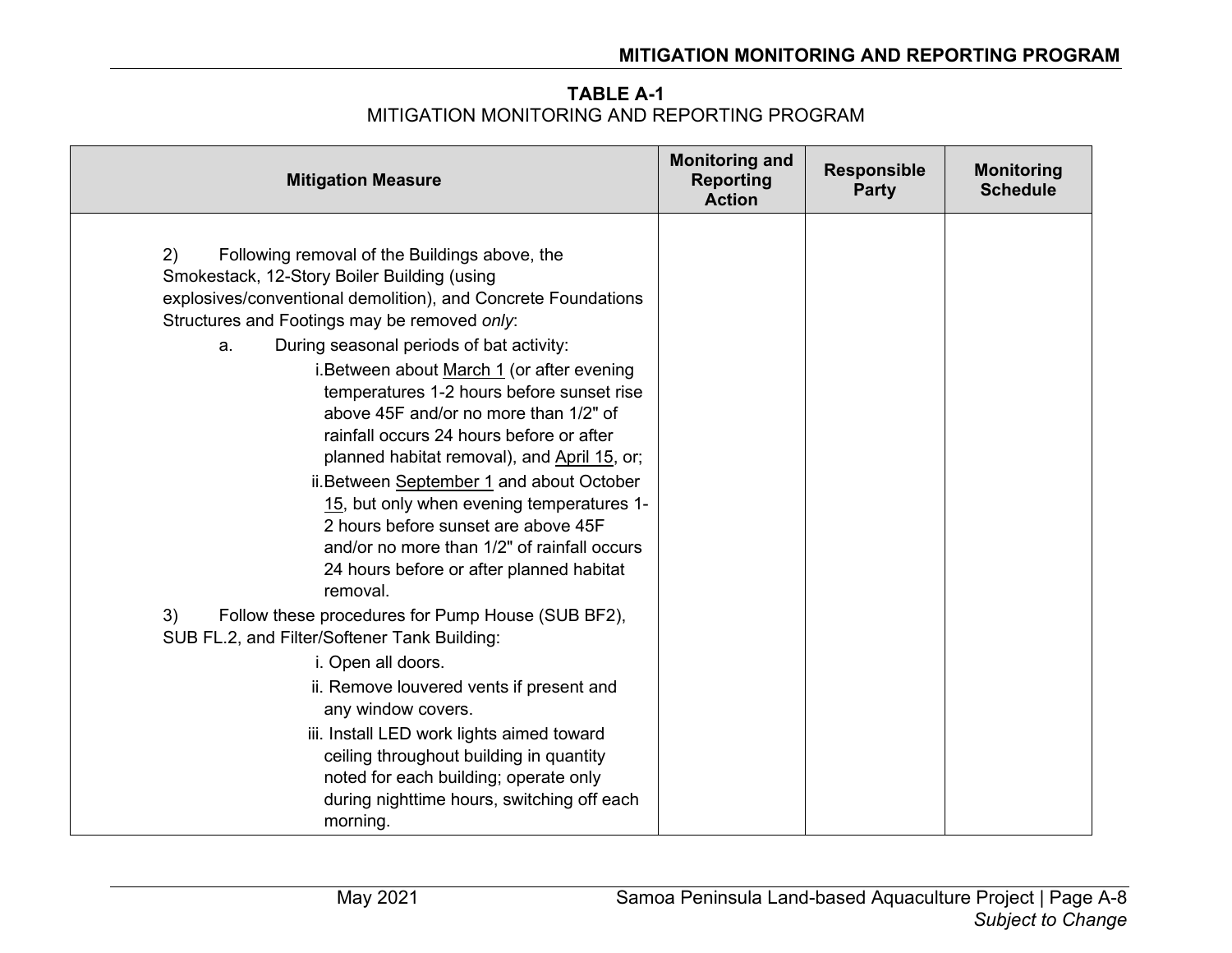| <b>TABLE A-1</b>                            |
|---------------------------------------------|
| MITIGATION MONITORING AND REPORTING PROGRAM |

| <b>Mitigation Measure</b>                                                                                                                                                                                                                                                                                                                                                                                                                                                                                                                                                                                                                                                                                                                                               | <b>Monitoring and</b><br><b>Reporting</b><br><b>Action</b> | <b>Responsible</b><br><b>Party</b>    | <b>Monitoring</b><br><b>Schedule</b>         |
|-------------------------------------------------------------------------------------------------------------------------------------------------------------------------------------------------------------------------------------------------------------------------------------------------------------------------------------------------------------------------------------------------------------------------------------------------------------------------------------------------------------------------------------------------------------------------------------------------------------------------------------------------------------------------------------------------------------------------------------------------------------------------|------------------------------------------------------------|---------------------------------------|----------------------------------------------|
| iv. Install large (24" - 36" diameter) air<br>circulating fans aimed towards ceilings (1<br>for each enclosed space); operate only<br>during nighttime hours, switching off each<br>morning.<br>v. Conduct a follow-up survey 4-7 nights<br>after steps i-iv above;<br>If bats are present, a qualified bat<br>a)<br>biologist will recommend additional<br>actions to cause bats to abandon the<br>roosts.<br>b)<br>If no bats are present, begin<br>demolition of buildings within 7 days.                                                                                                                                                                                                                                                                            |                                                            |                                       |                                              |
| <b>BIO-4</b><br><b>Protect Special Status Amphibians</b><br>No more than one week prior to commencement of<br>ground disturbance within 50 feet of suitable NRLF<br>habitat (e.g., pools, riparian areas, damp meadows), a<br>qualified biologist shall perform a pre-construction<br>survey for NRLF and shall relocate any individuals or<br>egg masses that occur within the work-impact zone to<br>nearby suitable habitat.<br>If any NRLF are observed during the pre-construction<br>survey, CDFW shall be consulted to determine the best<br>way to avoid impacts to NRLF. Ground-disturbing<br>activities should be conducted during the dry season<br>(May 15-October 15) to minimize take of NRLF. If<br>construction activities are conducted within the dry | Applicant's<br>contractor                                  | County and<br>construction<br>manager | Before and<br>during Project<br>construction |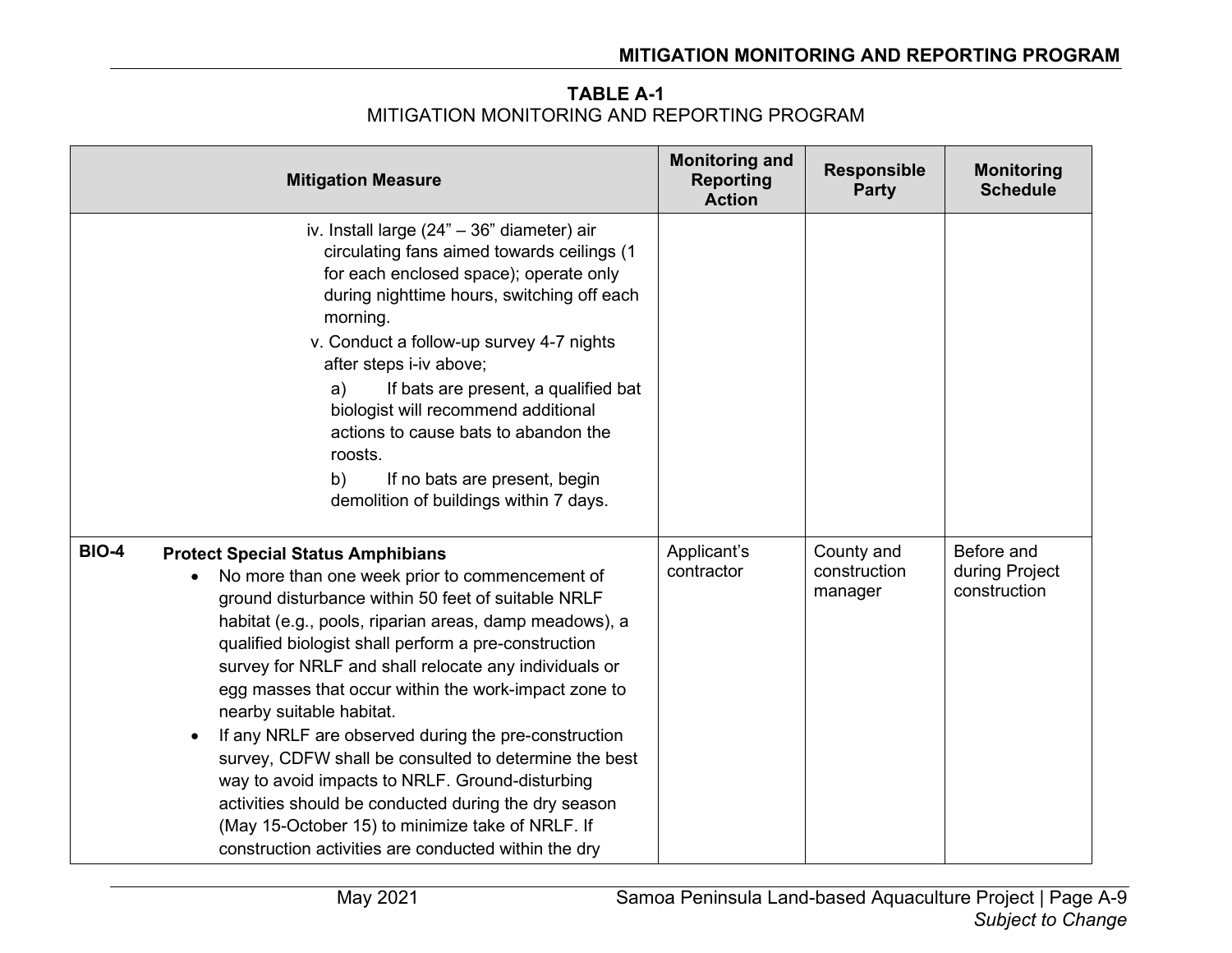**TABLE A-1** MITIGATION MONITORING AND REPORTING PROGRAM

|              | <b>Mitigation Measure</b>                                                                                                                                                                                                                                                                                                                                                                                                                                                                                                                                                                                                                                                                                                                                                                                                                                                                                                                                                                                                                                                            | <b>Monitoring and</b><br><b>Reporting</b><br><b>Action</b> | <b>Responsible</b><br><b>Party</b>    | <b>Monitoring</b><br><b>Schedule</b>  |
|--------------|--------------------------------------------------------------------------------------------------------------------------------------------------------------------------------------------------------------------------------------------------------------------------------------------------------------------------------------------------------------------------------------------------------------------------------------------------------------------------------------------------------------------------------------------------------------------------------------------------------------------------------------------------------------------------------------------------------------------------------------------------------------------------------------------------------------------------------------------------------------------------------------------------------------------------------------------------------------------------------------------------------------------------------------------------------------------------------------|------------------------------------------------------------|---------------------------------------|---------------------------------------|
|              | season (May 15-October 15), exclusion fencing shall be<br>installed around the work area prior to October 15 to<br>prevent NRLF from migrating into work areas. The<br>fencing material and design shall be reviewed and<br>approved in writing by CDFW before installation.<br>In the event a NRLF is encountered on-site during<br>$\bullet$<br>construction, all construction activities will cease until the<br>animal has left the Project area on its own and is no<br>longer in danger of harm. The project construction<br>manager or project biologist will report the sighting to<br>CDFW within 24 hours. No one other than a CDFW-<br>approved biologist is permitted to handle or capture<br>NRLF, and NRLF will not be taken or harassed.<br>An Environmental Awareness Training will be provided<br>$\bullet$<br>to the construction crew prior to the commencement of<br>construction activities. This "tailgate" training is intended<br>to enable the construction crew to be able to identify<br>NRLF and to safely relocate them outside of the Project<br>Site. |                                                            |                                       |                                       |
| <b>BIO-5</b> | <b>Protect Special Status, Migratory, and Nesting Birds</b><br>Ground disturbance (i.e., ground densification and building<br>demolition) and vegetation clearing shall be conducted, if<br>possible, during the fall and/or winter months and outside of the<br>avian nesting season (March 15 - August 15) to avoid any<br>direct effects to special status and protected birds. Prior to the<br>issuance of a any construction or demolition permit and/or<br>commencing of densification, ground disturbance, and/or                                                                                                                                                                                                                                                                                                                                                                                                                                                                                                                                                             | Applicant's<br>contractor                                  | County and<br>construction<br>manager | <b>Before Project</b><br>construction |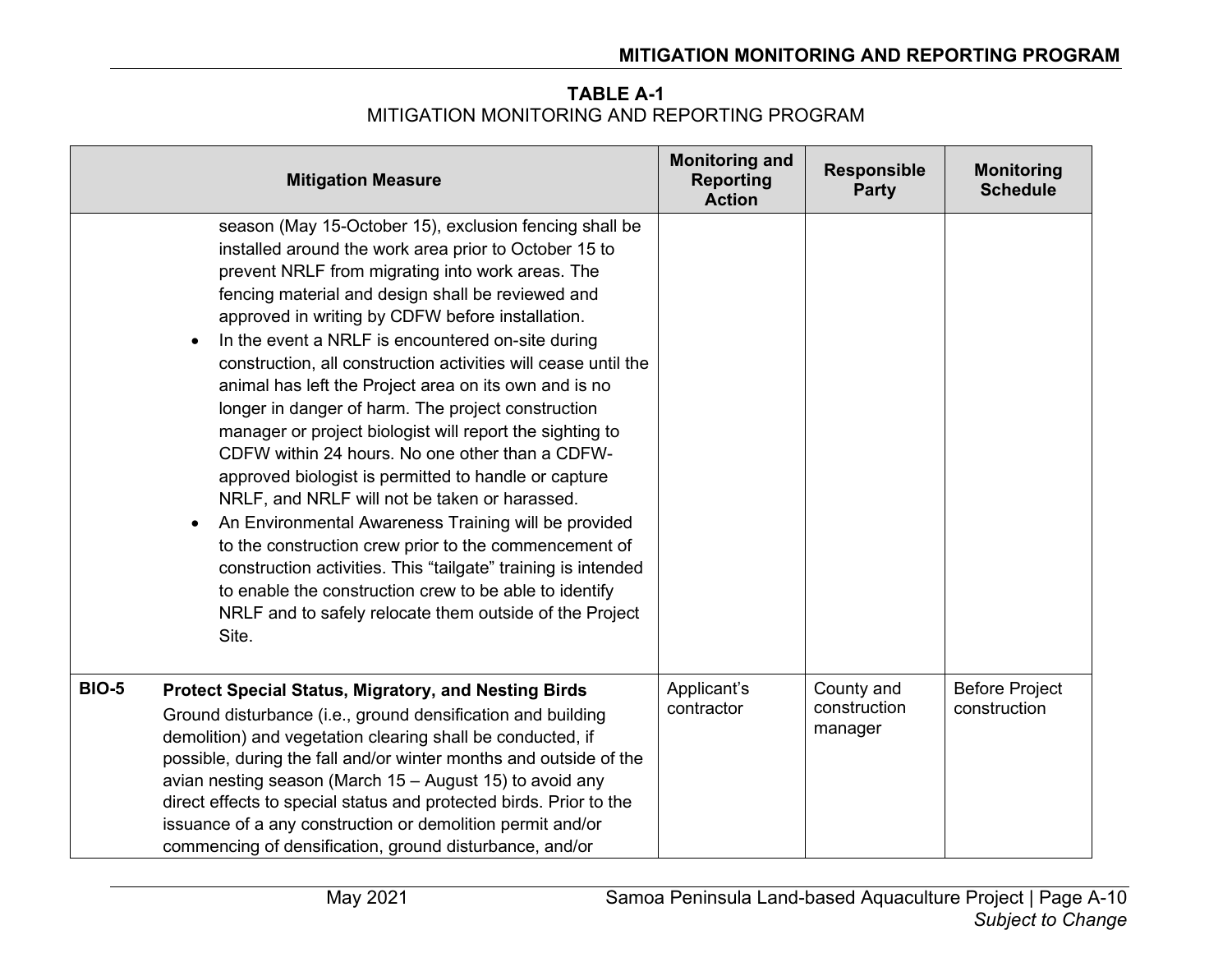**TABLE A-1** MITIGATION MONITORING AND REPORTING PROGRAM

| <b>Mitigation Measure</b>                                                                                                                                                                                                                                                                                                                                                                                                                                                                                                                                                                                                                                                      | <b>Monitoring and</b><br><b>Reporting</b><br><b>Action</b> | <b>Responsible</b><br><b>Party</b> | <b>Monitoring</b><br><b>Schedule</b> |
|--------------------------------------------------------------------------------------------------------------------------------------------------------------------------------------------------------------------------------------------------------------------------------------------------------------------------------------------------------------------------------------------------------------------------------------------------------------------------------------------------------------------------------------------------------------------------------------------------------------------------------------------------------------------------------|------------------------------------------------------------|------------------------------------|--------------------------------------|
| vegetation clearing, the applicant shall submit a construction<br>timeline indicating dates of work to be implemented to the<br>Planning and Building Department for approval.                                                                                                                                                                                                                                                                                                                                                                                                                                                                                                 |                                                            |                                    |                                      |
| If ground disturbance cannot be confined to work outside of the<br>nesting season, a qualified ornithologist shall conduct pre-<br>construction surveys within the vicinity of the Project Site to<br>check for nesting activity of native birds and to evaluate the site<br>for presence of raptors and special status bird species in the<br>buildings subject for demolition. The ornithologist shall conduct<br>at minimum a one-day pre-construction survey within the 7-day<br>period prior to vegetation removal and ground-disturbing<br>activities. If ground disturbance or vegetation removal work<br>lapses for seven days or longer during the breeding season, a |                                                            |                                    |                                      |
| qualified ornithologist shall conduct a supplemental avian pre-<br>construction survey before Project work is reinitiated.                                                                                                                                                                                                                                                                                                                                                                                                                                                                                                                                                     |                                                            |                                    |                                      |
| If active nests are detected within the construction footprint or<br>up to 500 feet from construction activities, the ornithologist shall<br>flag a buffer around each nest (assuming property access). A<br>plan showing the buffer shall be submitted to the Planning and                                                                                                                                                                                                                                                                                                                                                                                                    |                                                            |                                    |                                      |
| Building Department prior to commencement of construction<br>activities. Construction activities shall avoid nest sites until the<br>ornithologist determines that the young have fledged, or nesting<br>activity has ceased. If nests are documented outside of the                                                                                                                                                                                                                                                                                                                                                                                                           |                                                            |                                    |                                      |
| construction (disturbance) footprint, but within 500 feet of the<br>construction area, buffers will be implemented as needed<br>(buffer size dependent on species). Buffer sizes for common<br>species would be determined on a case-by-case basis in                                                                                                                                                                                                                                                                                                                                                                                                                          |                                                            |                                    |                                      |
| consultation with the CDFW and, if applicable, with USFWS.<br>Buffer sizes will take into account factors such as (1) noise and                                                                                                                                                                                                                                                                                                                                                                                                                                                                                                                                                |                                                            |                                    |                                      |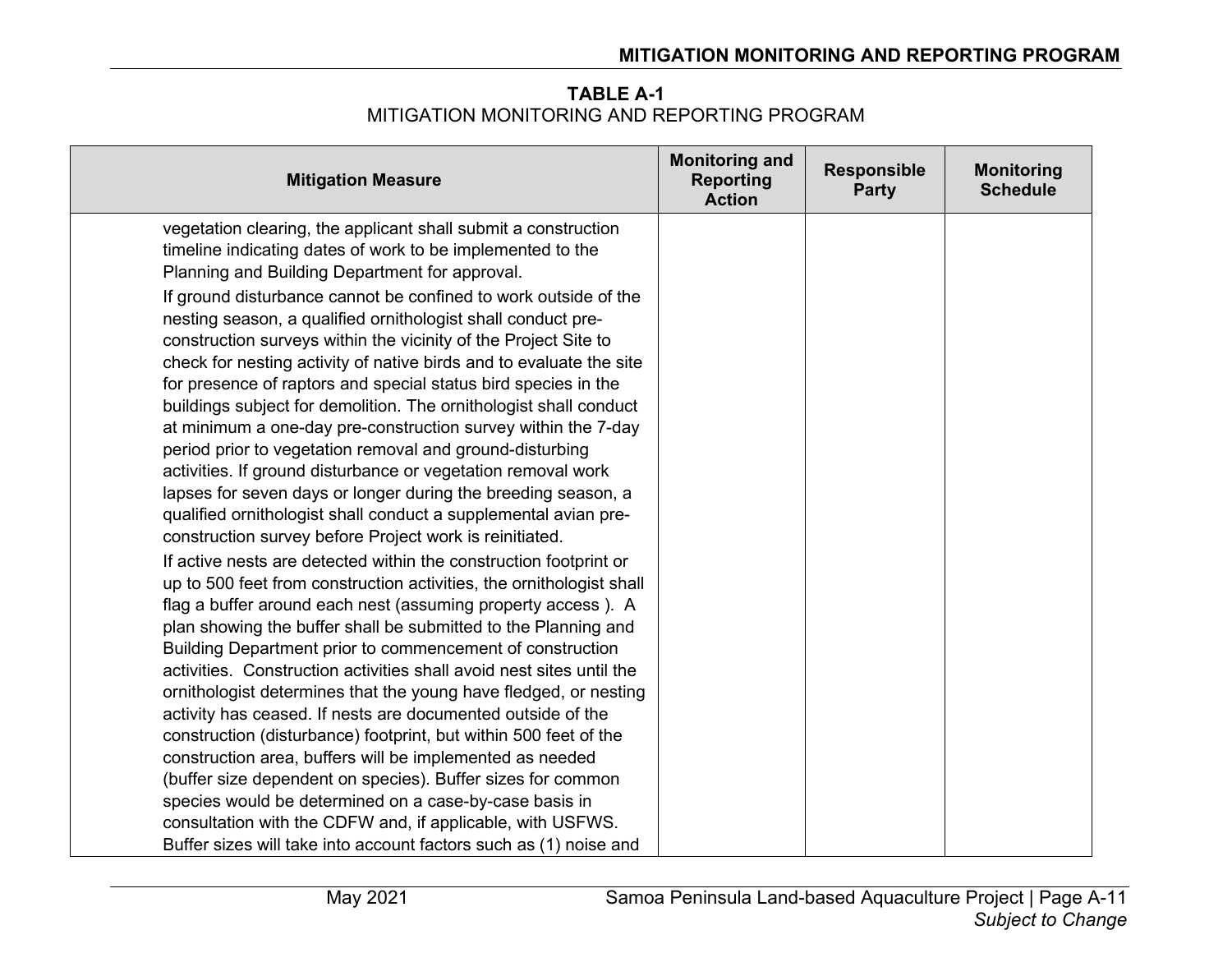**TABLE A-1** MITIGATION MONITORING AND REPORTING PROGRAM

| <b>Mitigation Measure</b>                                                                                                                                                                                                                                                                                                                                                                                                                                                                                                                                                                                                                                                                                                                                                                                                                                                                                                                                                                                                                                                                                                                                                                                                                                                                                                                                                                                                                                                                                                                                                                                                                                                                                                                                                                                                                                                                                                                                                                                                                                                             | <b>Monitoring and</b><br><b>Reporting</b><br><b>Action</b> | <b>Responsible</b><br><b>Party</b> | <b>Monitoring</b><br><b>Schedule</b> |
|---------------------------------------------------------------------------------------------------------------------------------------------------------------------------------------------------------------------------------------------------------------------------------------------------------------------------------------------------------------------------------------------------------------------------------------------------------------------------------------------------------------------------------------------------------------------------------------------------------------------------------------------------------------------------------------------------------------------------------------------------------------------------------------------------------------------------------------------------------------------------------------------------------------------------------------------------------------------------------------------------------------------------------------------------------------------------------------------------------------------------------------------------------------------------------------------------------------------------------------------------------------------------------------------------------------------------------------------------------------------------------------------------------------------------------------------------------------------------------------------------------------------------------------------------------------------------------------------------------------------------------------------------------------------------------------------------------------------------------------------------------------------------------------------------------------------------------------------------------------------------------------------------------------------------------------------------------------------------------------------------------------------------------------------------------------------------------------|------------------------------------------------------------|------------------------------------|--------------------------------------|
| human disturbance levels at the construction site at the time of<br>the survey and the noise and disturbance expected during the<br>construction activity; (2) distance and amount of vegetation or<br>other screening between the construction site and the nest; and<br>(3) sensitivity of individual nesting species and behaviors of the<br>nesting birds.<br>If active nests are detected during the survey, the qualified<br>ornithologist shall monitor all nests at least once per week to<br>determine whether birds are being disturbed. Activities that<br>might, in the opinion of the qualified ornithologist, disturb<br>nesting activities (e.g., excessive noise), shall be prohibited<br>within the buffer zone until such a determination is made. If<br>signs of disturbance or distress are observed, the qualified<br>ornithologist shall immediately implement adaptive measures to<br>reduce disturbance. These measures may include, but are not<br>limited to, increasing buffer size, halting disruptive construction<br>activities in the vicinity of the nest until fledging is confirmed or<br>nesting activity has ceased, placement of visual screens or<br>sound dampening structures between the nest and construction<br>activity, reducing speed limits, replacing and updating noisy<br>equipment, queuing trucks to distribute idling noise, locating<br>vehicle access points and loading and shipping facilities away<br>from noise-sensitive receptors, reducing the number of noisy<br>construction activities occurring simultaneously, and/or<br>reorienting and/or relocating construction equipment to minimize<br>noise at noise-sensitive receptors. Upon completion of the<br>survey, a memo will be provided to the Planning and Building<br>Department that will describe the methods and results of the<br>survey and any related recommendations. All requirements and<br>recommendations of the ornithologist shall be conditions of the<br>Coastal Development Permit and shall be incorporated into the<br>construction plans. |                                                            |                                    |                                      |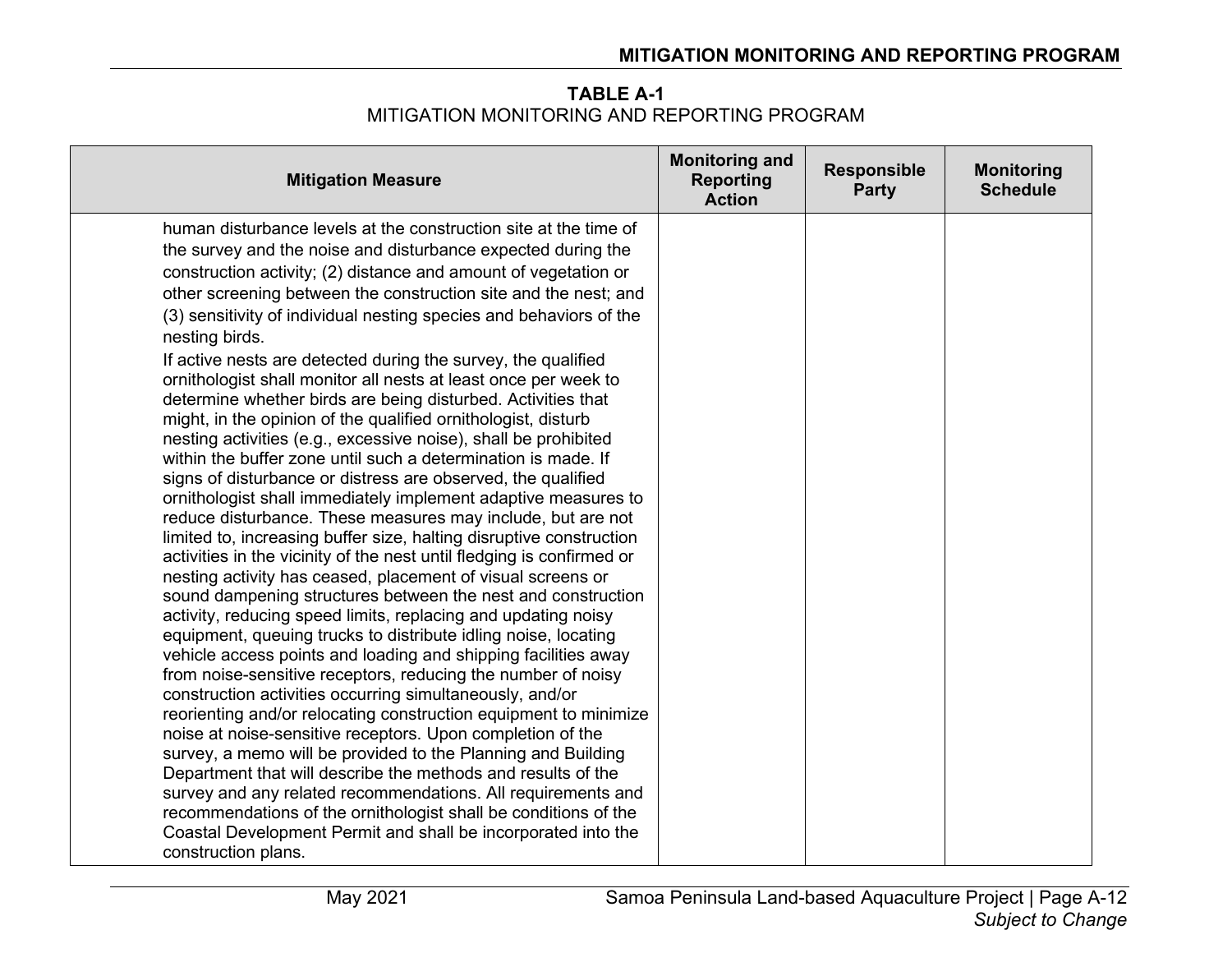**TABLE A-1** MITIGATION MONITORING AND REPORTING PROGRAM

|        | <b>Mitigation Measure</b>                                                                                                                                                                                                                                                                                                                                                                                                                                                                                                                                                                                                                                                                                                                                                                                                                                                          | <b>Monitoring and</b><br><b>Reporting</b><br><b>Action</b> | <b>Responsible</b><br><b>Party</b>    | <b>Monitoring</b><br><b>Schedule</b>        |
|--------|------------------------------------------------------------------------------------------------------------------------------------------------------------------------------------------------------------------------------------------------------------------------------------------------------------------------------------------------------------------------------------------------------------------------------------------------------------------------------------------------------------------------------------------------------------------------------------------------------------------------------------------------------------------------------------------------------------------------------------------------------------------------------------------------------------------------------------------------------------------------------------|------------------------------------------------------------|---------------------------------------|---------------------------------------------|
| BIO-5a | <b>Limits on Soil Densification Construction to Avoid Impacts</b><br>to Marine Mammals<br>When soil densification construction occurs within the Phase 2<br>Grow-Out Module footprint as shown in Image 4-1 above<br>(Illingworth and Rodkin 2020, Appendix J), soil densification<br>shall only occur when the tidal surface water elevation is below<br>the 330-foot (100 meter) radius where Level B injury could<br>occur. Final construction plans shall show the tidal elevation<br>that corresponds with the 330-foot radius shown in Figure 2 of<br>the Project's Hydroacoustic, Noise, and Vibration Assessment<br>(Illingworth and Rodkin 2020, Appendix J). In addition, final<br>construction plans shall also show the explicit portion of the<br>Phase 2 Grow-Out Module required to adhere to soil<br>densification construction during low tide conditions.        | Applicant's<br>contractor                                  | County and<br>construction<br>manager | <b>During Project</b><br>construction       |
| BIO-6a | <b>Implement Compensatory Mitigation for Sensitive Natural</b><br><b>Communities</b><br>Loss of Sensitive Natural Communities (shall be mitigated<br>through compensatory mitigation based on the ratios (acreages)<br>stated below. Mitigation shall include removal of invasive<br>European beachgrass, yellow bush lupine scrub, and other non-<br>natives on- and off-site in locations where restoration planting is<br>being conducted. On-site restoration is preferred.<br>Coastal Brambles: No less than 3:1, on-site only<br>Dune Mat: No less than 2:1, on-site and off-site (BIO-1 can<br>be combined with this requirement in which case the<br>mitigation ratio is 3:1)<br>Pre-construction surveys for rare plants shall occur at both on-<br>site and off-site mitigation areas, as identified in the RMP.<br>Annual success criteria shall be defined as follows: | Applicant's<br>contractor                                  | County and<br>construction<br>manager | During and after<br>Project<br>construction |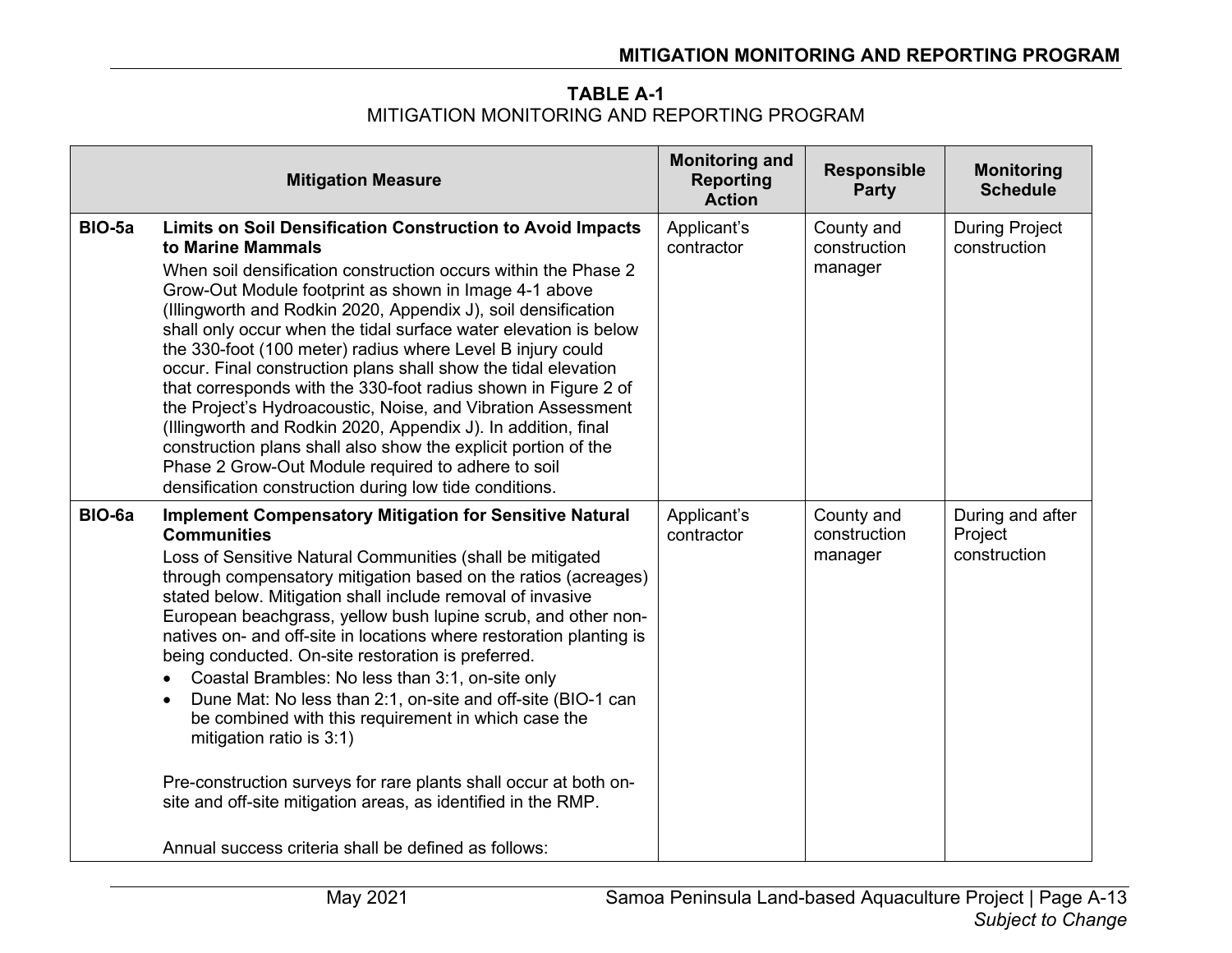**TABLE A-1** MITIGATION MONITORING AND REPORTING PROGRAM

|        |                                             |                | <b>Mitigation Measure</b>                                                                                                                                                                                                                                                                                                                                                                                                                                                                                                     | <b>Monitoring and</b><br><b>Reporting</b><br><b>Action</b> | <b>Responsible</b><br><b>Party</b>    | <b>Monitoring</b><br><b>Schedule</b>  |
|--------|---------------------------------------------|----------------|-------------------------------------------------------------------------------------------------------------------------------------------------------------------------------------------------------------------------------------------------------------------------------------------------------------------------------------------------------------------------------------------------------------------------------------------------------------------------------------------------------------------------------|------------------------------------------------------------|---------------------------------------|---------------------------------------|
|        |                                             |                |                                                                                                                                                                                                                                                                                                                                                                                                                                                                                                                               |                                                            |                                       |                                       |
|        |                                             | 1              | ≥50% Reduction in target invasive plant<br>cover (absolute) at dune restoration sites.                                                                                                                                                                                                                                                                                                                                                                                                                                        |                                                            |                                       |                                       |
|        |                                             | $\overline{2}$ | ≥65% Reduction in target invasive plant<br>cover at dune restoration sites.                                                                                                                                                                                                                                                                                                                                                                                                                                                   |                                                            |                                       |                                       |
|        | Invasive<br>Vegetation                      | 3              | ≥80% Reduction in target invasive plant<br>cover at dune restoration sites.                                                                                                                                                                                                                                                                                                                                                                                                                                                   |                                                            |                                       |                                       |
|        |                                             | 4              | ≥90% Reduction in target invasive plant<br>cover at dune restoration sites.                                                                                                                                                                                                                                                                                                                                                                                                                                                   |                                                            |                                       |                                       |
|        |                                             | 5              | ≥95% Reduction in target invasive plant<br>cover at dune restoration sites.                                                                                                                                                                                                                                                                                                                                                                                                                                                   |                                                            |                                       |                                       |
|        | <b>Native Dune</b><br>Mat                   | 5              | Dune restoration areas (at all sites) are<br>dominated by native dune<br>mat species (≥50% relative percent cover).                                                                                                                                                                                                                                                                                                                                                                                                           |                                                            |                                       |                                       |
|        | <b>Native</b><br>Coastal<br><b>Brambles</b> | 5              | Coastal brambles restoration areas are<br>dominated by native species associated<br>with the community<br>(≥50% relative percent cover).                                                                                                                                                                                                                                                                                                                                                                                      |                                                            |                                       |                                       |
|        | Maint.                                      | All<br>Yrs     | The restoration crew completed invasive<br>plant removal on schedule.                                                                                                                                                                                                                                                                                                                                                                                                                                                         |                                                            |                                       |                                       |
| BIO-6b | or fire road within the ESHA buffer.        |                | <b>Construction Protocol for Protection of ESHA</b><br>Prior to issuance of any permits, orange net or other appropriate<br>fencing shall be placed around the 35 foot' ESHA setback or at<br>the limit of the Fire Road encroachment. The fencing shall<br>remain in place throughout the construction period to prevent<br>vehicles, equipment, or materials from entering the ESHA. The<br>grading plans for the project site shall design finished pad<br>grades to not result in grade changes at the edge of the buffer | Applicant's<br>contractor                                  | County and<br>construction<br>manager | <b>During Project</b><br>construction |
| 4.5    | <b>CULTURAL RESOURCES</b>                   |                |                                                                                                                                                                                                                                                                                                                                                                                                                                                                                                                               |                                                            |                                       |                                       |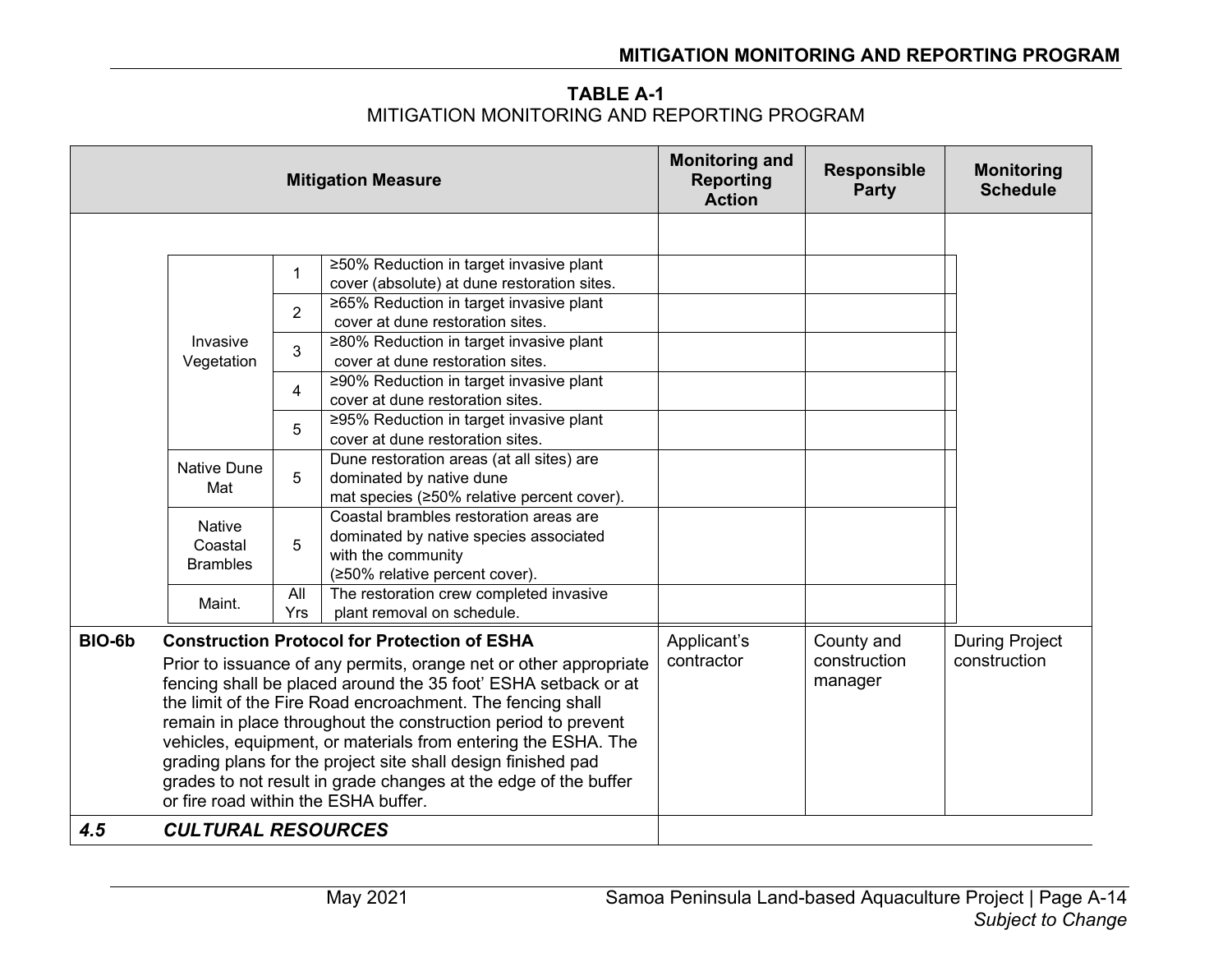**TABLE A-1** MITIGATION MONITORING AND REPORTING PROGRAM

|             | <b>Mitigation Measure</b>                                                                                                                                                                                                                                                                                                                                                                                                                                                                                                                                                                                                                                                                                                                                                                                                                                                                                                                                                                                                                                                                                                      | <b>Monitoring and</b><br><b>Reporting</b><br><b>Action</b> | <b>Responsible</b><br><b>Party</b>    | <b>Monitoring</b><br><b>Schedule</b>  |
|-------------|--------------------------------------------------------------------------------------------------------------------------------------------------------------------------------------------------------------------------------------------------------------------------------------------------------------------------------------------------------------------------------------------------------------------------------------------------------------------------------------------------------------------------------------------------------------------------------------------------------------------------------------------------------------------------------------------------------------------------------------------------------------------------------------------------------------------------------------------------------------------------------------------------------------------------------------------------------------------------------------------------------------------------------------------------------------------------------------------------------------------------------|------------------------------------------------------------|---------------------------------------|---------------------------------------|
| <b>CR-1</b> | <b>Implementation of Protocols for Cultural Monitoring During</b><br><b>Ground Disturbance</b><br>NAFC shall retain a qualified cultural resource monitor who is<br>approved by the Wiyot Tribe, Bear River Band of the<br>Rohnerville Rancheria, and the Blue Lake Rancheria to monitor<br>ground disturbing activities related to this Project in areas the<br>Tribes deem culturally sensitive. The three Tribal Historic<br>Preservation Officers or their functional equivalent shall be<br>contacted to set up and implement a cultural monitoring contract<br>when a construction schedule has been determined. Advanced<br>coordination with the qualified cultural monitor is required. As<br>landowner, the Humboldt Bay Harbor, Recreation, and<br>Conservation District (landowner) shall be provided with written<br>verification for compliance. NAFC shall adhere to the Standard<br>Operating Procedures for Inadvertent Archaeological Discovery<br>(General), as detailed in the Archaeological and Historical<br>Resource Investigation Report prepared for the Project by<br>Roscoe and Associates (2020). | Applicant or<br>Applicant's<br>contractor                  | County and<br>construction<br>manager | During Pre-<br>construction           |
| <b>CR-2</b> | <b>Implementation of Inadvertent Discovery Protocols</b><br>If cultural or historic-era resources are encountered during<br>construction activities, the contractor on-site shall cease all work<br>in the immediate area and within a 50-foot buffer of the<br>discovery location. A qualified archaeologist, as well as the<br>Tribal Historic Preservation Officers for the Bear River Band<br>Rohnerville Rancheria, Blue Lake Rancheria, and Wiyot Tribe<br>shall be contacted to evaluate the discovery and, in consultation<br>with the applicant and lead agency, develop a treatment plan in<br>any instance where significant impacts cannot be avoided. The<br>Humboldt Bay Harbor, Recreation, and Conservation District<br>(landowner) shall also be notified. In the event of inadvertent<br>discoveries, the Standard Operating Procedures as outlined by                                                                                                                                                                                                                                                       | Applicant's<br>contractor                                  | County and<br>construction<br>manager | <b>During Project</b><br>construction |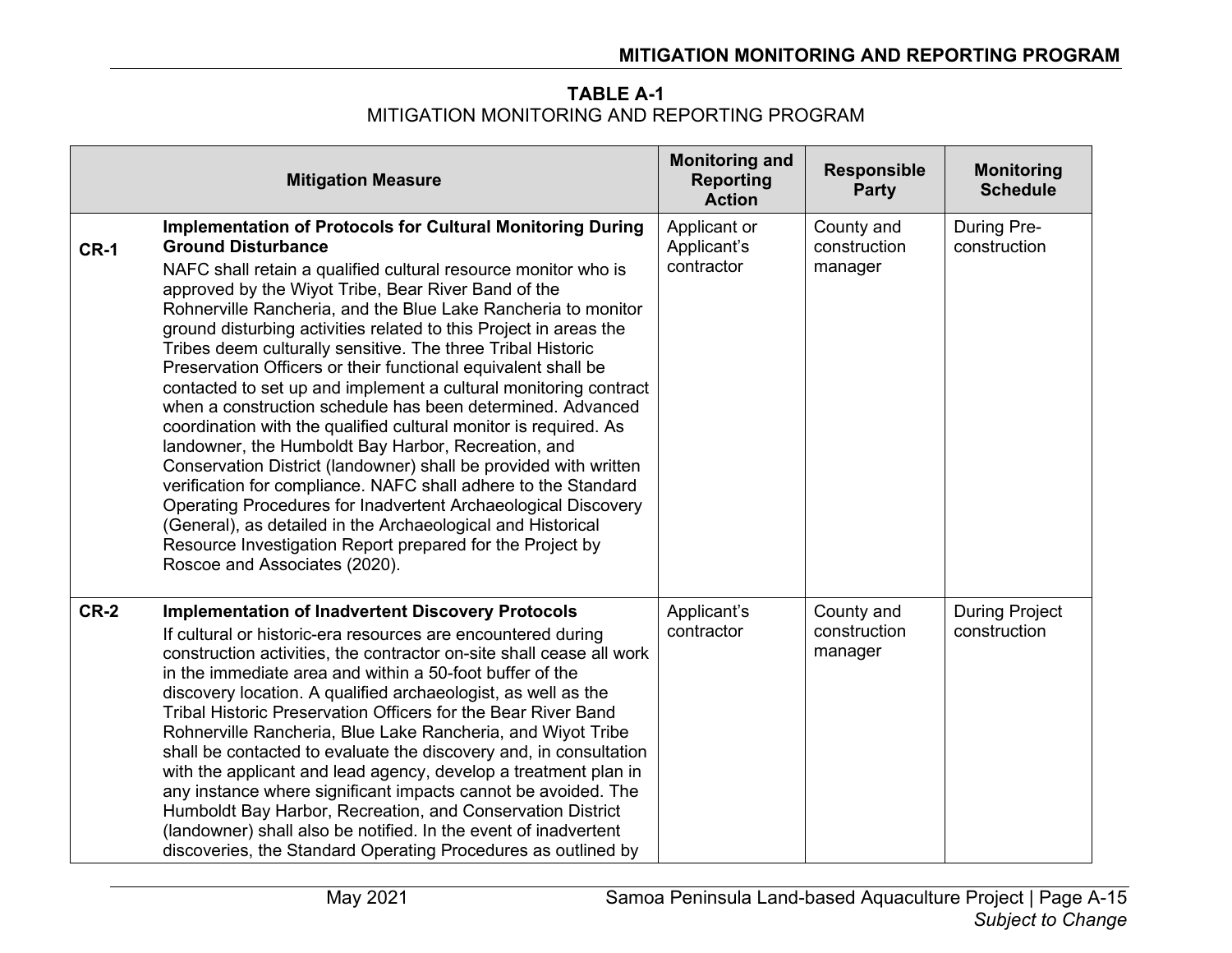**TABLE A-1** MITIGATION MONITORING AND REPORTING PROGRAM

|              | <b>Mitigation Measure</b>                                                                                                                                                                                                                                                                                                                                                                                                                                                                                                                                                                                                                                                                                                                                                                                                                                                        | <b>Monitoring and</b><br><b>Reporting</b><br><b>Action</b> | <b>Responsible</b><br><b>Party</b> | <b>Monitoring</b><br><b>Schedule</b>  |
|--------------|----------------------------------------------------------------------------------------------------------------------------------------------------------------------------------------------------------------------------------------------------------------------------------------------------------------------------------------------------------------------------------------------------------------------------------------------------------------------------------------------------------------------------------------------------------------------------------------------------------------------------------------------------------------------------------------------------------------------------------------------------------------------------------------------------------------------------------------------------------------------------------|------------------------------------------------------------|------------------------------------|---------------------------------------|
|              | Roscoe and Associates (2020) shall be followed. NAFC shall<br>adhere to the Standard Operating Procedures for Inadvertent<br>Archaeological Discovery (General) and Standard Operating<br>Procedures for Documenting Inadvertent Archaeological<br>Discoveries, as detailed in the Archaeological and Historical<br>Resource Investigation Report prepared for the Project by<br>Roscoe and Associates (2020).                                                                                                                                                                                                                                                                                                                                                                                                                                                                   |                                                            |                                    |                                       |
| <b>CR-3</b>  | Minimize Impacts to Unknown Archaeological Resources or<br><b>Human Remains if Encountered</b><br>If human remains are discovered during Project implementation,<br>all work shall be halted and the Humboldt Bay Harbor,<br>Recreation, and Conservation District (landowner) and tribal<br>representatives shall be contacted immediately. The Humboldt<br>Bay Harbor, Recreation, and Conservation District shall contact<br>the County Coroner immediately and the Coroner would<br>evaluate the find to determine the subsequent course of action,<br>including notification of tribal representatives. In the event of<br>inadvertent discoveries, the Standard Operating Procedures as<br>outlined by Roscoe and Associates (2020) shall be followed,<br>including Standard Operating Procedures for Inadvertent<br>Discovery of Native American Remains and Grave Goods. | Applicant's<br>contractor                                  | County,<br>construction<br>manager | <b>During Project</b><br>construction |
| 4.7          | <b>GEOLOGY AND SOILS</b>                                                                                                                                                                                                                                                                                                                                                                                                                                                                                                                                                                                                                                                                                                                                                                                                                                                         |                                                            |                                    |                                       |
| <b>GEO-1</b> | <b>Implement Geotechnical Recommendations</b><br>As part of the Project design process, NAFC has engaged a<br>California-registered Geotechnical Engineer to conduct a<br>design-level geotechnical study for the Project. NAFC will<br>ensure that the Project is designed to comply with the site-<br>specific recommendations identified in the Project's<br>geotechnical report prepared for the Project by SHN (2020) and                                                                                                                                                                                                                                                                                                                                                                                                                                                   | Applicant's<br>contractor                                  | County,<br>construction<br>manager | <b>Before Project</b><br>construction |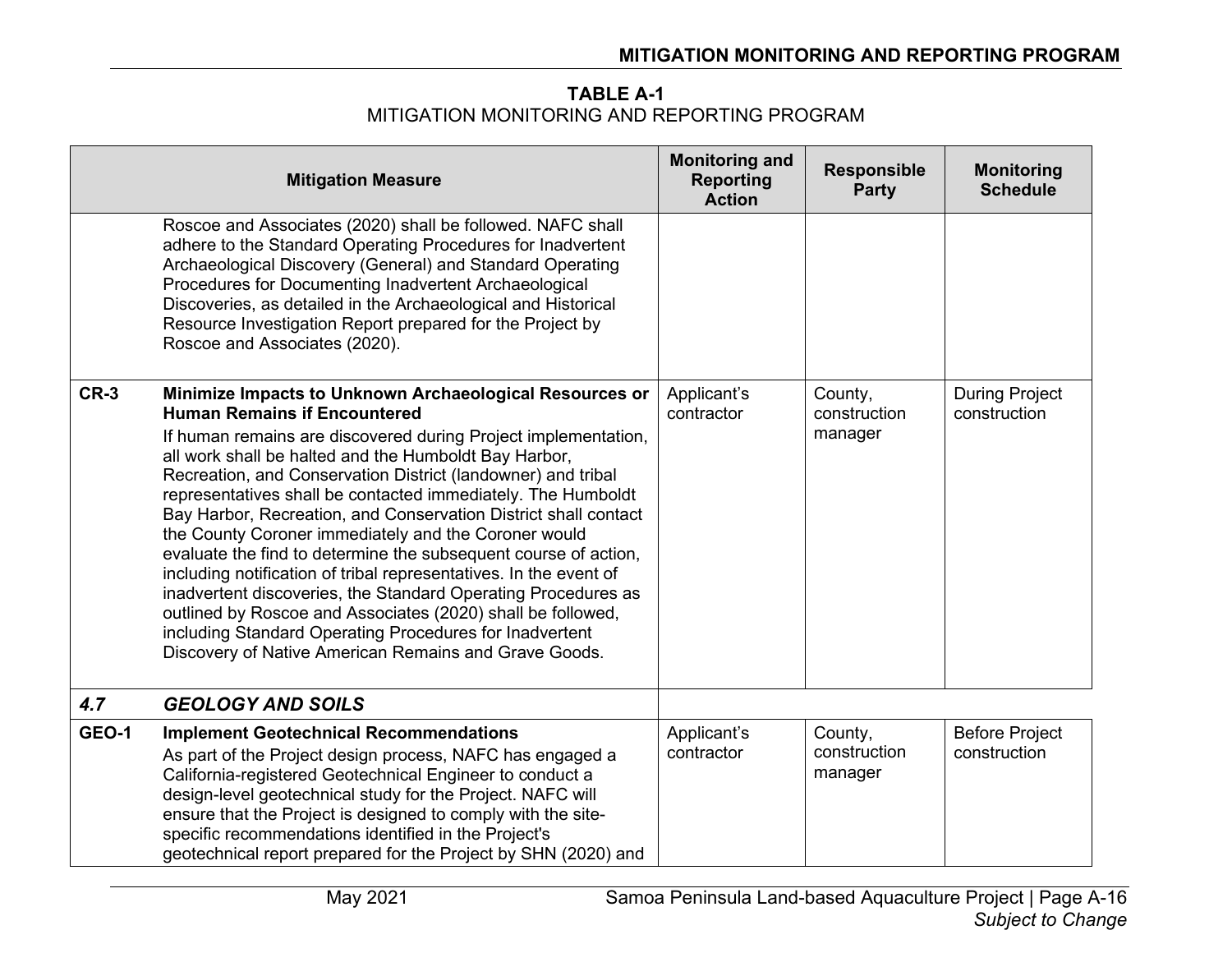**TABLE A-1** MITIGATION MONITORING AND REPORTING PROGRAM

|              | <b>Mitigation Measure</b>                                                                                                                                                                                                                                                                                                                                                                                                                                                                                                                                                      | <b>Monitoring and</b><br><b>Reporting</b><br><b>Action</b> | <b>Responsible</b><br><b>Party</b> | <b>Monitoring</b><br><b>Schedule</b>  |
|--------------|--------------------------------------------------------------------------------------------------------------------------------------------------------------------------------------------------------------------------------------------------------------------------------------------------------------------------------------------------------------------------------------------------------------------------------------------------------------------------------------------------------------------------------------------------------------------------------|------------------------------------------------------------|------------------------------------|---------------------------------------|
|              | any subsequent geotechnical recommendations prepared as<br>the Project's design advances. Geotechnical recommendations<br>require designs in accordance with the seismic and foundation<br>design criteria, as well as site preparation and grading<br>recommendations included in the report. The geotechnical<br>recommendations will be incorporated into the final plans and<br>specifications for the Project and will be implemented during<br>construction.                                                                                                             |                                                            |                                    |                                       |
| <b>GEO-2</b> | <b>Construction Best Management Practices</b><br>The contractor will implement BMPs during construction,<br>including the following BMPs from the current California<br>Stormwater BMP Handbook for Construction: EC-1: Scheduling;<br>EC-2: Preservation of Existing Vegetation; NS-2: Dewatering<br>Operations; NS-9: Vehicle Equipment and Fueling; NS-10:<br>Vehicle & Equipment Maintenance; WM-2: Material Use; WM-4:<br>Spill Prevention and Control. Additionally, the following<br>conditions will be required during construction:                                   | Applicant's<br>contractor                                  | County,<br>construction<br>manager | <b>During Project</b><br>construction |
|              | Silt fences will be deployed as needed at onshore<br>construction areas to prevent any sediment from flowing into<br>Humboldt Bay. Required silt fence and erosion control<br>locations and specifications for installation shall be included<br>in the final construction plan set. If the silt fences are not<br>adequately containing sediment, construction activity will<br>cease until remedial measures are implemented that<br>prevents sediment from entering the waters east of the<br>construction area;<br>Construction materials and debris will not be placed or |                                                            |                                    |                                       |
|              | stored where it may be allowed to enter into or washed by<br>rainfall into Humboldt Bay;                                                                                                                                                                                                                                                                                                                                                                                                                                                                                       |                                                            |                                    |                                       |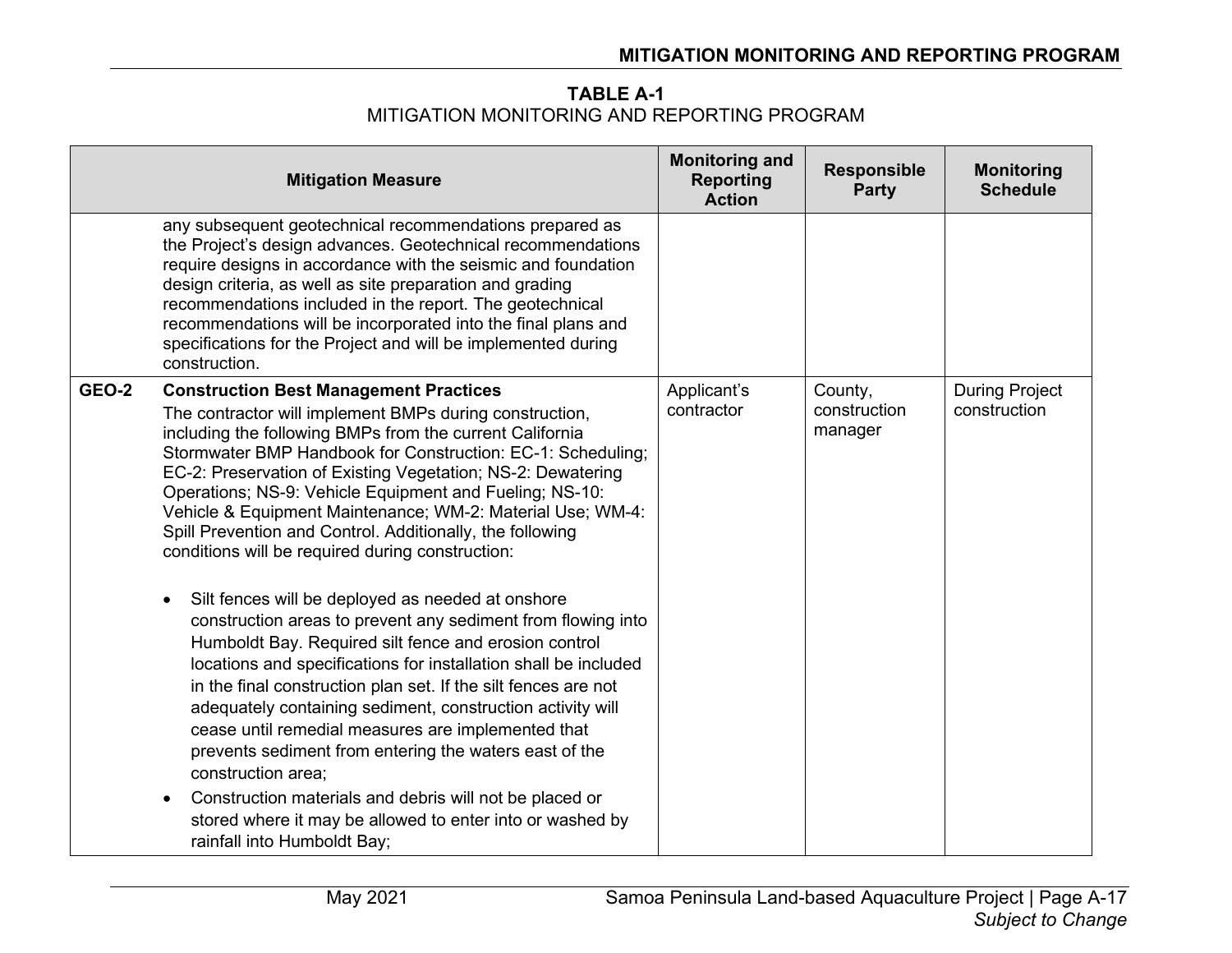**TABLE A-1** MITIGATION MONITORING AND REPORTING PROGRAM

| Best Management Practices (BMPs) will be implemented to<br>$\bullet$<br>prevent: 1) entry of stormwater runoff into Humboldt Bay                                                                                                                                                                                                                                                                                                                                                                                                                                                                                                                                                                                                                                                                                                                                                                                                                                                                                                                                                                                                                                                                                                                                                                                                                                                                                                                                                                                                                                                                                                                                               |  |
|--------------------------------------------------------------------------------------------------------------------------------------------------------------------------------------------------------------------------------------------------------------------------------------------------------------------------------------------------------------------------------------------------------------------------------------------------------------------------------------------------------------------------------------------------------------------------------------------------------------------------------------------------------------------------------------------------------------------------------------------------------------------------------------------------------------------------------------------------------------------------------------------------------------------------------------------------------------------------------------------------------------------------------------------------------------------------------------------------------------------------------------------------------------------------------------------------------------------------------------------------------------------------------------------------------------------------------------------------------------------------------------------------------------------------------------------------------------------------------------------------------------------------------------------------------------------------------------------------------------------------------------------------------------------------------|--|
| during construction, 2) the entrainment of excavated<br>contaminated materials leaving the site, and 3) the entry of<br>polluted stormwater runoff into coastal waters during the<br>transportation and storage of excavated materials. These<br>BMPS will be included in the Stormwater Pollution<br>Prevention Program (SWPPP), which is required for the<br>Project (see Section 4-10 – Hydrology and Water Quality);<br>Non-essential work vehicles and equipment will be parked<br>$\bullet$<br>at least 100 feet away from the shoreline;<br>Sufficient erosion control supplies will be maintained on-site<br>$\bullet$<br>at all times, available for prompt use in areas susceptible to<br>erosion during rain events;<br>Disturbance of existing vegetation will be minimized to only<br>$\bullet$<br>that necessary to complete the work;<br>The contractor, including sub-contractors, shall be required<br>$\bullet$<br>to provide employee training in spill prevention prior to<br>construction. The contractor shall also be required to<br>provide equipment to contain oil and/or other hazardous<br>materials spills. Spill prevention and response requirements<br>shall be included in the final construction plan set;<br>Dewatering operations will be conducted where needed<br>$\bullet$<br>from the work location and stored or disposed of<br>appropriately. Any groundwater encountered during<br>demolition and construction that requires removal would be<br>pumped into appropriate containers, such as Baker tanks for<br>characterization. Excavation depths for construction are not<br>anticipated to extend to groundwater and the use of |  |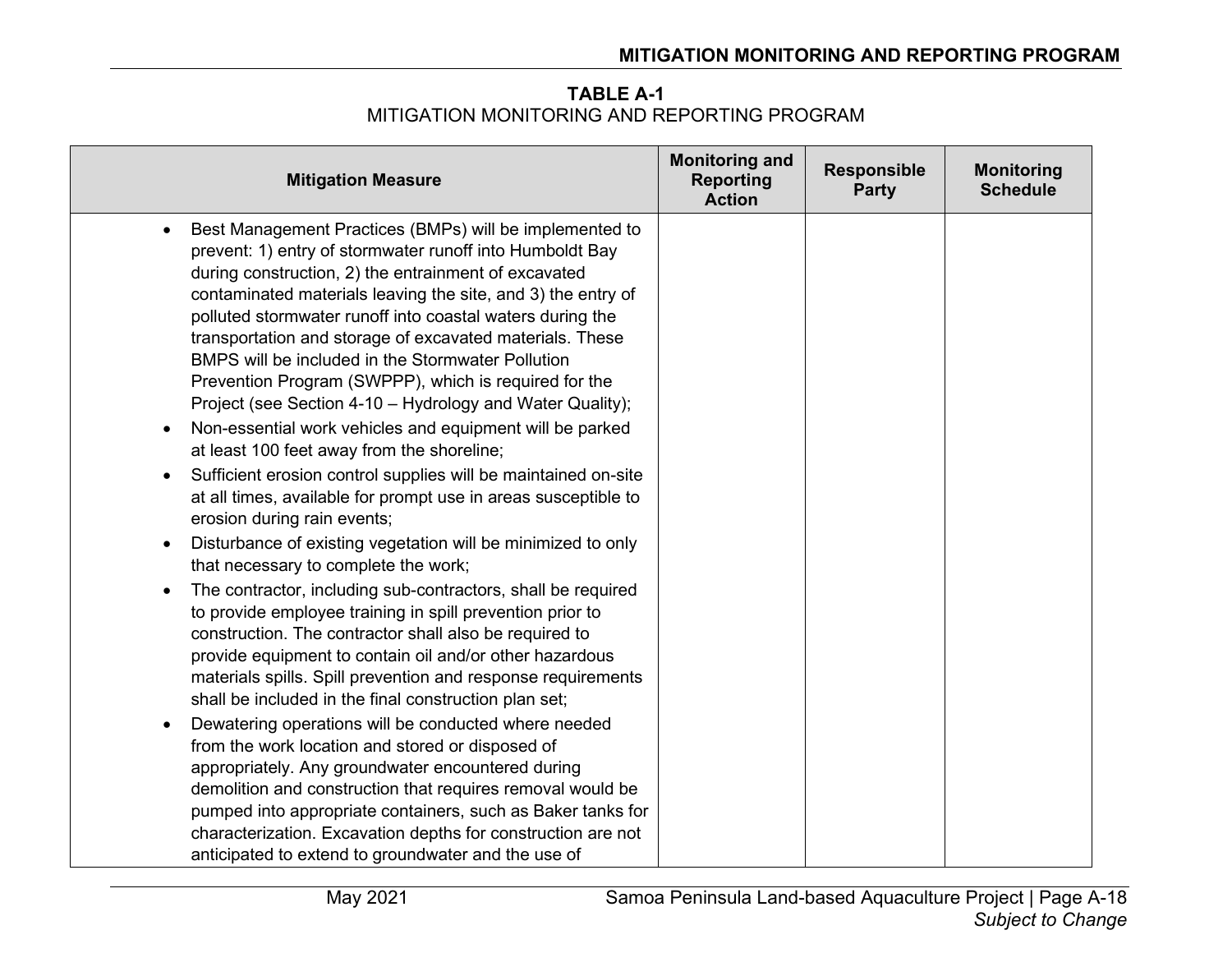**TABLE A-1** MITIGATION MONITORING AND REPORTING PROGRAM

| <b>Mitigation Measure</b>                                                                                                                                                                                                                                                                                                                                                                                                                                                                                                                                                                                                                                                                                                                                                                                                                                                                                                                                                                                                                                                                                                                                                                                               | <b>Monitoring and</b><br><b>Reporting</b><br><b>Action</b> | <b>Responsible</b><br><b>Party</b>                                      | <b>Monitoring</b><br><b>Schedule</b>  |
|-------------------------------------------------------------------------------------------------------------------------------------------------------------------------------------------------------------------------------------------------------------------------------------------------------------------------------------------------------------------------------------------------------------------------------------------------------------------------------------------------------------------------------------------------------------------------------------------------------------------------------------------------------------------------------------------------------------------------------------------------------------------------------------------------------------------------------------------------------------------------------------------------------------------------------------------------------------------------------------------------------------------------------------------------------------------------------------------------------------------------------------------------------------------------------------------------------------------------|------------------------------------------------------------|-------------------------------------------------------------------------|---------------------------------------|
| dewatering wells for the Project is not planned (SHN<br>2021b). Water sourced from dewatering would not be<br>discharged to on-site one-parameter wetlands or Humboldt<br>Bay to cause polluted runoff; groundwater recharge would<br>continue to occur via the dewatering wells;<br>Vehicle and equipment maintenance should be performed<br>off-site whenever practical and shall not occur adjacent to<br>Humboldt Bay or sensitive habitats;<br>As required in the SWPPP, contractor shall ensure that the<br>site is prepared with BMPs prior to the onset of any storm<br>predicted to receive 0.5 inches or more of rain over 24<br>hours;<br>All erosion and sediment control measures shall be<br>maintained in accordance to their respective BMP fact sheet<br>until disturbed areas are stabilized. Erosion and sediment<br>control measures shall be explicitly included in the final<br>construction plan set; and<br>This plan may not cover all the situations that arise during<br>construction due to unanticipated field conditions. Variations<br>may be made to the plan in the field subject to the approval<br>of or at the direction of NAFC Project Manager or<br><b>Construction Manager.</b> |                                                            |                                                                         |                                       |
| <b>GEO-3</b><br><b>Inadvertent Discovery of Paleontological Resources</b><br>In the event that fossils are encountered during construction<br>(i.e., bones, teeth, or unusually abundant and well-preserved<br>invertebrates or plants), construction activities shall be diverted<br>away from the discovery within 50 feet of the find, and a<br>professional palaeontologist shall be notified to document the                                                                                                                                                                                                                                                                                                                                                                                                                                                                                                                                                                                                                                                                                                                                                                                                       | Applicant's<br>contractor                                  | County,<br>construction<br>manager and<br>potentially the<br><b>SLC</b> | <b>During Project</b><br>construction |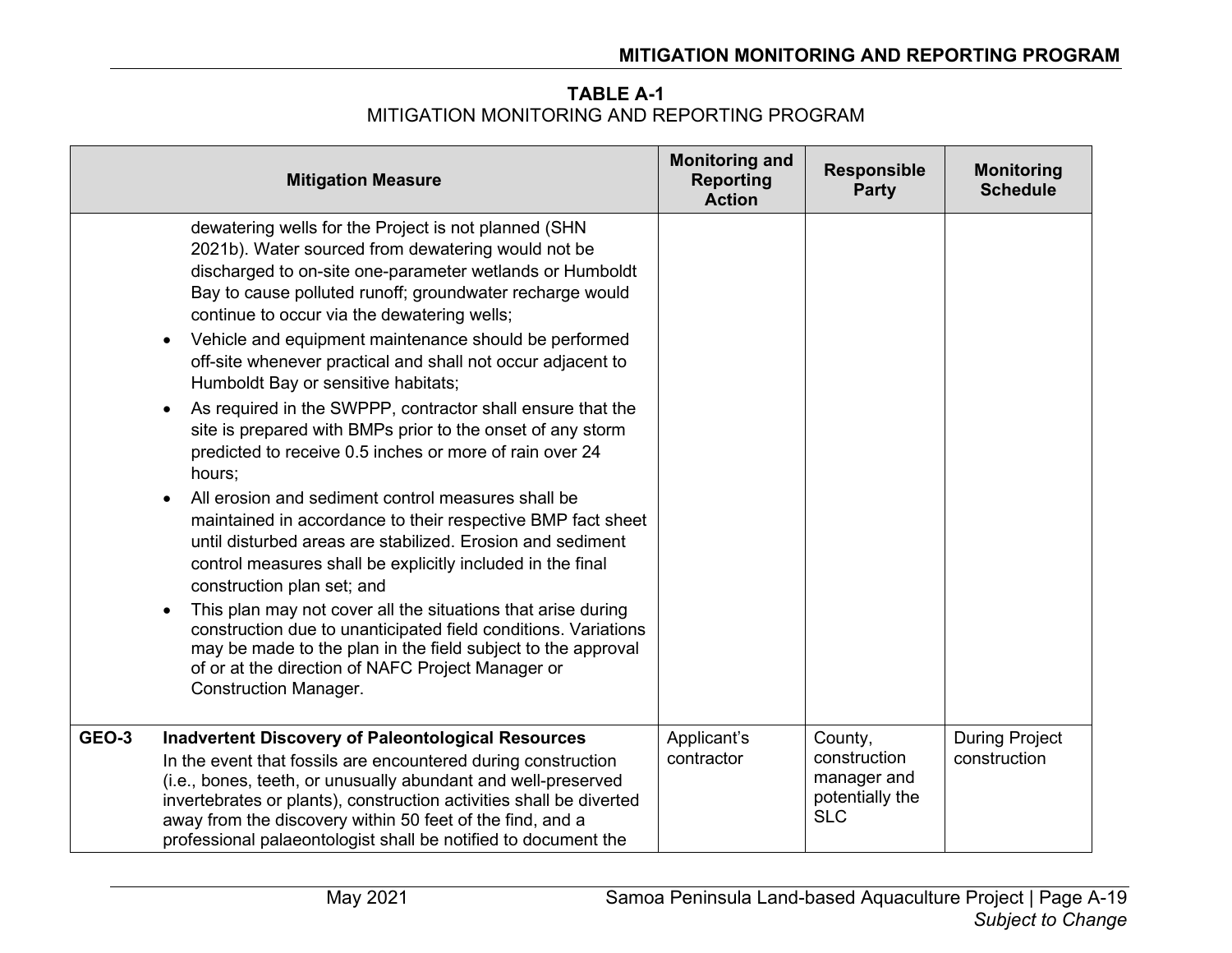**TABLE A-1** MITIGATION MONITORING AND REPORTING PROGRAM

|         | <b>Mitigation Measure</b>                                                                                                                                                                                                                                                                                                                                                                                                                                                                                                                                                                                                                                                                                                                                                                                                                                                                                                                                                                                                                                                  | <b>Monitoring and</b><br><b>Reporting</b><br><b>Action</b> | <b>Responsible</b><br><b>Party</b> | <b>Monitoring</b><br><b>Schedule</b>         |
|---------|----------------------------------------------------------------------------------------------------------------------------------------------------------------------------------------------------------------------------------------------------------------------------------------------------------------------------------------------------------------------------------------------------------------------------------------------------------------------------------------------------------------------------------------------------------------------------------------------------------------------------------------------------------------------------------------------------------------------------------------------------------------------------------------------------------------------------------------------------------------------------------------------------------------------------------------------------------------------------------------------------------------------------------------------------------------------------|------------------------------------------------------------|------------------------------------|----------------------------------------------|
|         | discovery as needed, to evaluate the potential resource, and to<br>assess the nature and importance of the find. Based on the<br>scientific value or uniqueness of the find, the palaeontologist<br>may record the find and allow work to continue, or recommend<br>salvage and recovery of the material, if it is determined that the<br>find cannot be avoided. The palaeontologist shall make<br>recommendations for any necessary treatment that is consistent<br>with currently accepted scientific practices. Any fossils collected<br>from the area shall then be deposited in an accredited and<br>permanent scientific institution where they would be properly<br>curated and preserved.                                                                                                                                                                                                                                                                                                                                                                         |                                                            |                                    |                                              |
| 4.9     | <b>HAZARDS AND HAZARDOUS MATERIALS</b>                                                                                                                                                                                                                                                                                                                                                                                                                                                                                                                                                                                                                                                                                                                                                                                                                                                                                                                                                                                                                                     |                                                            |                                    |                                              |
| $HAZ-1$ | <b>Implement Recommendations of Interim Measures Work</b><br>Plan<br>To address historic soil and groundwater contaminants<br>remaining at the Project Site from historic use, the Project will<br>implement recommendations included in the Interim Measures<br>Work Plan developed by SHN (2020b). Interim measures<br>included in the plan include documentation of modifications to<br>the existing Monitoring and Reporting Program administered by<br>the North Coast Regional Water Quality Control Board<br>(NCRWQCB), compliance with the SWPPP program,<br>development of a Sampling and Analysis Plan approved by the<br>NCRWQCB, and preparation of a Health and Safety Plan, and a<br>Soil Gas Monitoring Program evaluation as it pertains to the<br>Samoa Solid Waste Disposal Site located west of the Project<br>Site. Interim measures also include recommendations for<br>structure demolition, excavation of soils, dewatering, soil<br>testing, field screening, laboratory testing, quality<br>assurance/quality control, and reporting that will be | Applicant's<br>contractor                                  | County,<br>construction<br>manager | Before and<br>during Project<br>construction |